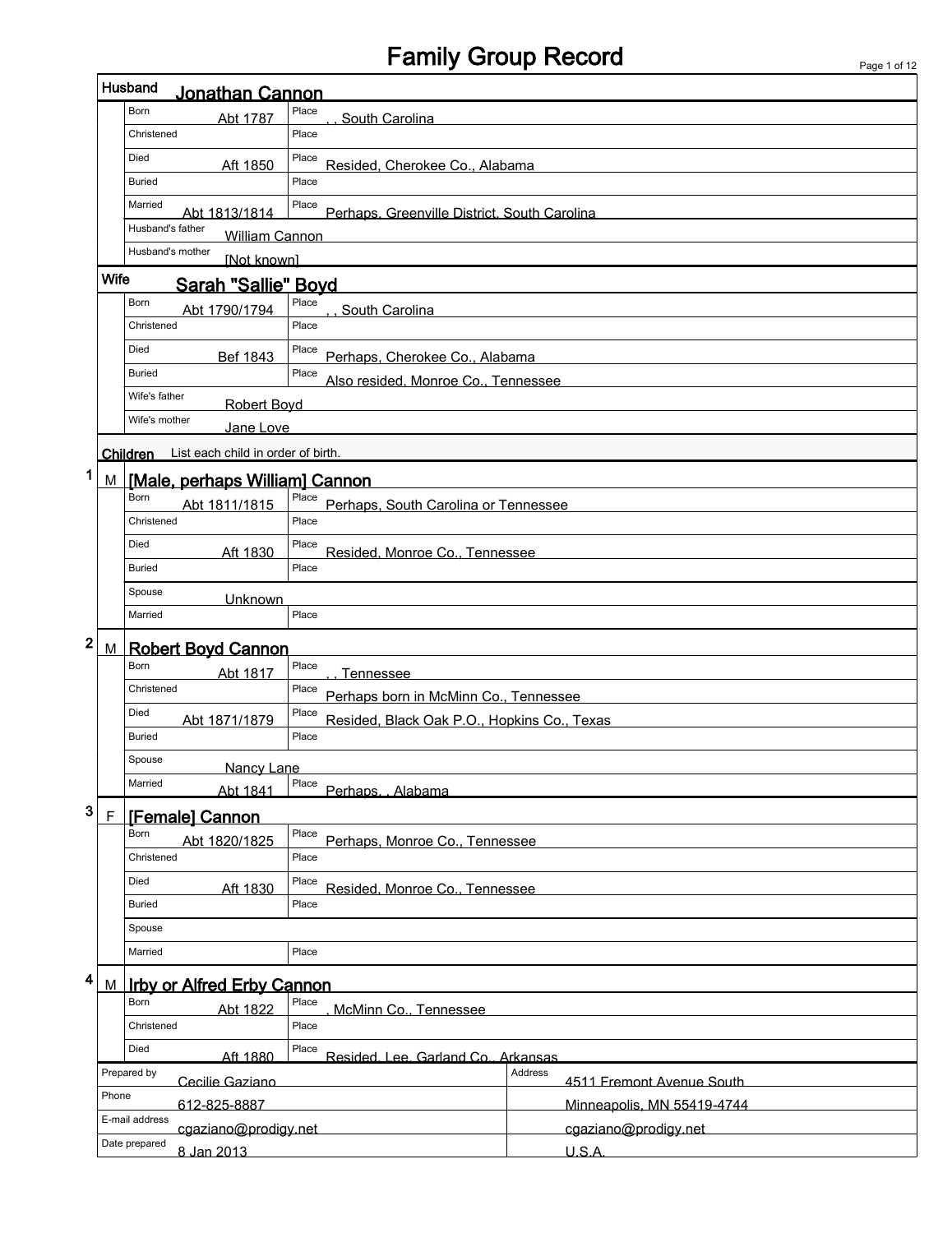|   |              | Husband<br>Jonathan Cannon                     |                                                 |  |  |  |  |  |  |  |  |
|---|--------------|------------------------------------------------|-------------------------------------------------|--|--|--|--|--|--|--|--|
|   | <b>Wife</b>  | Sarah "Sallie" Boyd                            |                                                 |  |  |  |  |  |  |  |  |
|   |              | List each child in order of birth.<br>Children |                                                 |  |  |  |  |  |  |  |  |
| 4 | M            | <b>Irby or Alfred Erby Cannon</b>              |                                                 |  |  |  |  |  |  |  |  |
|   |              | <b>Buried</b>                                  | Place                                           |  |  |  |  |  |  |  |  |
|   |              | Spouse<br>Minerva Fuller                       |                                                 |  |  |  |  |  |  |  |  |
|   |              | Married<br>7 Dec 1843                          | Place<br>Calhoun Co., Alabama                   |  |  |  |  |  |  |  |  |
| 5 | M            | <b>Thomas Cannon</b>                           |                                                 |  |  |  |  |  |  |  |  |
|   |              | Born<br>Abt 1828                               | Place<br>Monroe Co., Tennessee                  |  |  |  |  |  |  |  |  |
|   |              | Christened                                     | Place                                           |  |  |  |  |  |  |  |  |
|   |              | Died<br>25 Oct 1868                            | Place<br>Como, Hopkins Co., Texas               |  |  |  |  |  |  |  |  |
|   |              | <b>Buried</b>                                  | Place                                           |  |  |  |  |  |  |  |  |
|   |              | Spouse<br>Rebecca Fuller                       |                                                 |  |  |  |  |  |  |  |  |
|   |              | Married<br>25 Nov 1841/1845                    | Place<br>Cherokee Co., Alabama                  |  |  |  |  |  |  |  |  |
| 6 | M            | <b>Emberry Love Cannon</b>                     |                                                 |  |  |  |  |  |  |  |  |
|   |              | Born<br>31 Mar 1829                            | Place<br>Probably, Monroe Co., Tennessee        |  |  |  |  |  |  |  |  |
|   |              | Christened                                     | Place                                           |  |  |  |  |  |  |  |  |
|   |              | Died<br>7 Apr 1902                             | Place<br>Resided, Rockwall Co., Texas           |  |  |  |  |  |  |  |  |
|   |              | <b>Buried</b>                                  | Place<br>Chisholm Cemetery, Rockwall Co., Texas |  |  |  |  |  |  |  |  |
|   |              | Spouse<br>Manerva J. Patilla                   |                                                 |  |  |  |  |  |  |  |  |
|   |              | Married<br>14 Apr 1844                         | Place<br>Benton Co., now Calhoun Co., Alabama   |  |  |  |  |  |  |  |  |
| 7 | $\mathsf{F}$ | [Female] Cannon                                |                                                 |  |  |  |  |  |  |  |  |
|   |              | Born<br>Abt 1825/1830                          | Place<br>Perhaps, Monroe Co., Tennessee         |  |  |  |  |  |  |  |  |
|   |              | Christened                                     | Place                                           |  |  |  |  |  |  |  |  |
|   |              | Died<br>Aft 1830                               | Place<br>Resided, Monroe Co., Tennessee         |  |  |  |  |  |  |  |  |
|   |              | <b>Buried</b>                                  | Place                                           |  |  |  |  |  |  |  |  |
|   |              | Spouse                                         |                                                 |  |  |  |  |  |  |  |  |
|   |              | Married                                        | Place                                           |  |  |  |  |  |  |  |  |
| 8 | F            | <u>Louisa Cannon</u>                           |                                                 |  |  |  |  |  |  |  |  |
|   |              | Born<br>Abt 1834                               | Place<br><b>Tennessee</b>                       |  |  |  |  |  |  |  |  |
|   |              | Christened                                     | Place                                           |  |  |  |  |  |  |  |  |
|   |              | Died                                           | Place                                           |  |  |  |  |  |  |  |  |
|   |              | <b>Buried</b>                                  | Place                                           |  |  |  |  |  |  |  |  |
|   |              | Spouse                                         |                                                 |  |  |  |  |  |  |  |  |
|   |              | Married                                        | Place                                           |  |  |  |  |  |  |  |  |
| 9 | $\mathsf{F}$ | Jane Cannon                                    |                                                 |  |  |  |  |  |  |  |  |
|   |              | Born<br>Abt 1836                               | Place<br><b>Tennessee</b>                       |  |  |  |  |  |  |  |  |
|   |              | Christened                                     | Place                                           |  |  |  |  |  |  |  |  |
|   |              | Died                                           | Place                                           |  |  |  |  |  |  |  |  |
|   |              | <b>Buried</b>                                  | Place                                           |  |  |  |  |  |  |  |  |
|   |              | Spouse                                         |                                                 |  |  |  |  |  |  |  |  |
|   |              | Married                                        | Place                                           |  |  |  |  |  |  |  |  |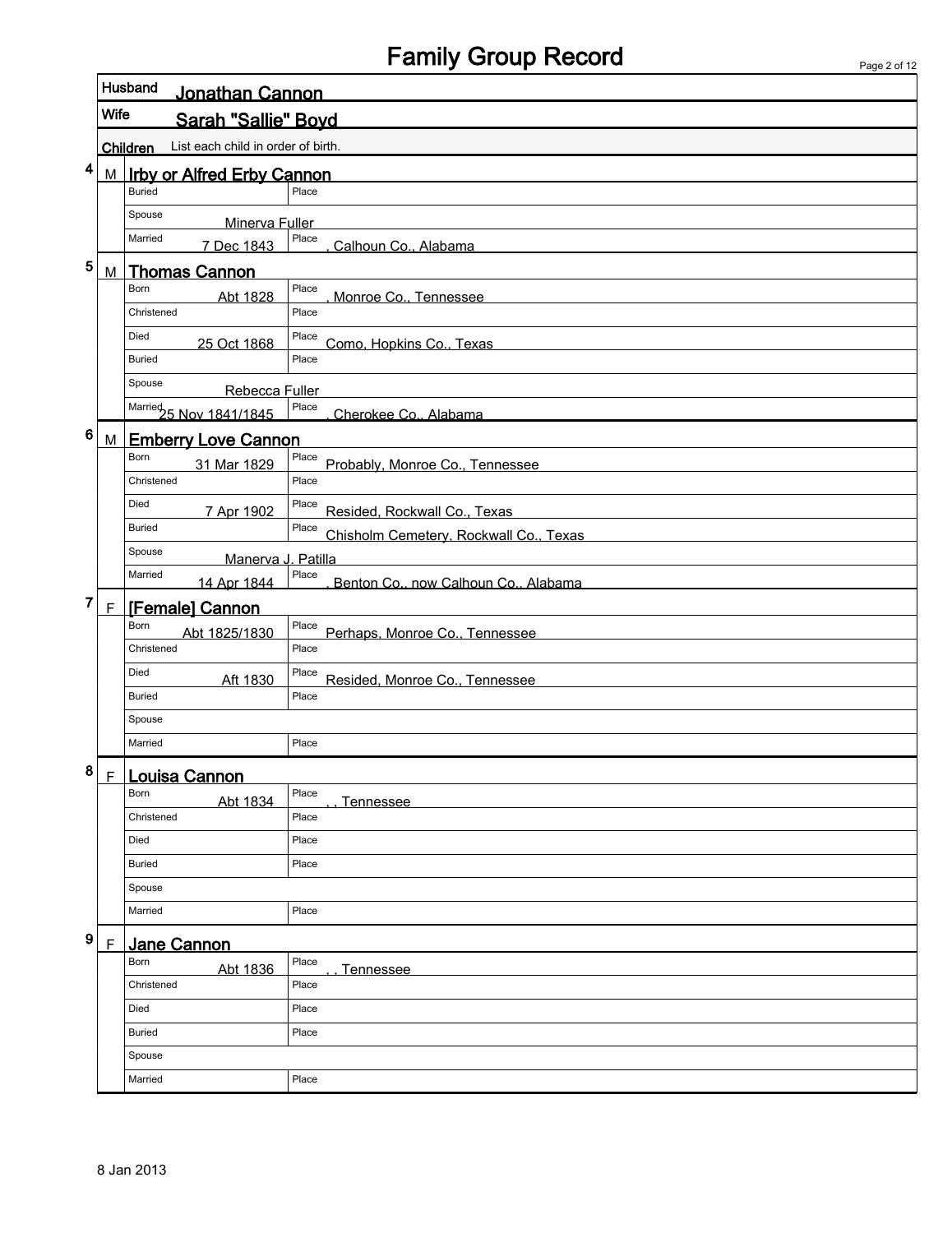|                                                                                                                                                                                                                                                                                                                                                                                                                                                                                                                                                                                                                                                                                                                                                                                                    |              | Husband<br>Jonathan Cannon                                                                                                                    |                           |                                                                                                                                                                                                                                                                                                                                                                                                                                                                                                                                                                                                                                                                                                                                                                                                                                                                                                                                                                                                                                                                                                                                                                                                                                                                                                                                                           |                |             |  |  |  |  |  |  |
|----------------------------------------------------------------------------------------------------------------------------------------------------------------------------------------------------------------------------------------------------------------------------------------------------------------------------------------------------------------------------------------------------------------------------------------------------------------------------------------------------------------------------------------------------------------------------------------------------------------------------------------------------------------------------------------------------------------------------------------------------------------------------------------------------|--------------|-----------------------------------------------------------------------------------------------------------------------------------------------|---------------------------|-----------------------------------------------------------------------------------------------------------------------------------------------------------------------------------------------------------------------------------------------------------------------------------------------------------------------------------------------------------------------------------------------------------------------------------------------------------------------------------------------------------------------------------------------------------------------------------------------------------------------------------------------------------------------------------------------------------------------------------------------------------------------------------------------------------------------------------------------------------------------------------------------------------------------------------------------------------------------------------------------------------------------------------------------------------------------------------------------------------------------------------------------------------------------------------------------------------------------------------------------------------------------------------------------------------------------------------------------------------|----------------|-------------|--|--|--|--|--|--|
|                                                                                                                                                                                                                                                                                                                                                                                                                                                                                                                                                                                                                                                                                                                                                                                                    | Wife         | Sarah "Sallie" Bovd                                                                                                                           |                           |                                                                                                                                                                                                                                                                                                                                                                                                                                                                                                                                                                                                                                                                                                                                                                                                                                                                                                                                                                                                                                                                                                                                                                                                                                                                                                                                                           |                |             |  |  |  |  |  |  |
|                                                                                                                                                                                                                                                                                                                                                                                                                                                                                                                                                                                                                                                                                                                                                                                                    |              | List each child in order of birth.<br>Children                                                                                                |                           |                                                                                                                                                                                                                                                                                                                                                                                                                                                                                                                                                                                                                                                                                                                                                                                                                                                                                                                                                                                                                                                                                                                                                                                                                                                                                                                                                           |                |             |  |  |  |  |  |  |
| 10                                                                                                                                                                                                                                                                                                                                                                                                                                                                                                                                                                                                                                                                                                                                                                                                 | F            | <b>Emiline Cannon</b>                                                                                                                         |                           |                                                                                                                                                                                                                                                                                                                                                                                                                                                                                                                                                                                                                                                                                                                                                                                                                                                                                                                                                                                                                                                                                                                                                                                                                                                                                                                                                           |                |             |  |  |  |  |  |  |
|                                                                                                                                                                                                                                                                                                                                                                                                                                                                                                                                                                                                                                                                                                                                                                                                    |              | Born<br>Abt 1838                                                                                                                              | Place                     |                                                                                                                                                                                                                                                                                                                                                                                                                                                                                                                                                                                                                                                                                                                                                                                                                                                                                                                                                                                                                                                                                                                                                                                                                                                                                                                                                           |                |             |  |  |  |  |  |  |
|                                                                                                                                                                                                                                                                                                                                                                                                                                                                                                                                                                                                                                                                                                                                                                                                    |              | Christened                                                                                                                                    | <b>Tennessee</b><br>Place |                                                                                                                                                                                                                                                                                                                                                                                                                                                                                                                                                                                                                                                                                                                                                                                                                                                                                                                                                                                                                                                                                                                                                                                                                                                                                                                                                           |                |             |  |  |  |  |  |  |
|                                                                                                                                                                                                                                                                                                                                                                                                                                                                                                                                                                                                                                                                                                                                                                                                    |              | Died                                                                                                                                          | Place                     |                                                                                                                                                                                                                                                                                                                                                                                                                                                                                                                                                                                                                                                                                                                                                                                                                                                                                                                                                                                                                                                                                                                                                                                                                                                                                                                                                           |                |             |  |  |  |  |  |  |
| Place<br><b>Buried</b>                                                                                                                                                                                                                                                                                                                                                                                                                                                                                                                                                                                                                                                                                                                                                                             |              |                                                                                                                                               |                           |                                                                                                                                                                                                                                                                                                                                                                                                                                                                                                                                                                                                                                                                                                                                                                                                                                                                                                                                                                                                                                                                                                                                                                                                                                                                                                                                                           |                |             |  |  |  |  |  |  |
| Spouse                                                                                                                                                                                                                                                                                                                                                                                                                                                                                                                                                                                                                                                                                                                                                                                             |              |                                                                                                                                               |                           |                                                                                                                                                                                                                                                                                                                                                                                                                                                                                                                                                                                                                                                                                                                                                                                                                                                                                                                                                                                                                                                                                                                                                                                                                                                                                                                                                           |                |             |  |  |  |  |  |  |
|                                                                                                                                                                                                                                                                                                                                                                                                                                                                                                                                                                                                                                                                                                                                                                                                    |              | Married                                                                                                                                       | Place                     |                                                                                                                                                                                                                                                                                                                                                                                                                                                                                                                                                                                                                                                                                                                                                                                                                                                                                                                                                                                                                                                                                                                                                                                                                                                                                                                                                           |                |             |  |  |  |  |  |  |
|                                                                                                                                                                                                                                                                                                                                                                                                                                                                                                                                                                                                                                                                                                                                                                                                    | <b>Notes</b> |                                                                                                                                               |                           |                                                                                                                                                                                                                                                                                                                                                                                                                                                                                                                                                                                                                                                                                                                                                                                                                                                                                                                                                                                                                                                                                                                                                                                                                                                                                                                                                           |                |             |  |  |  |  |  |  |
|                                                                                                                                                                                                                                                                                                                                                                                                                                                                                                                                                                                                                                                                                                                                                                                                    |              | received from Batty K. Fritts in a fax on 25 Jul 2008.<br>payment for his debt.<br>1805<br>POTS, John TUBB, J.P. (Greenville Co., SC)<br>1806 |                           | Date of death and name of first wife, Sallie Boyd, and her parents, Robert Boyd and Jane Love, are from Betty Shaw,<br>Floridaibis@aol.com, given to Cecilie Gaziano, cgaziano@prodigy.net, in an email on 15 May 2008. According to<br>Jonathan Cannon's son Emberry's application for Indian Land in Texas about 1890, this branch of the family had<br>Chickasaw and Choctaw blood. Betty Shaw compiled a book on her Cannon-Cross Families, copyrighted 1999.<br>Copy of Jonathan's son Emberry's application for land in the Chickasaw Nation gives names of Sallie and her parents;<br>According to Betty Shaw, Jonathan had a brother William. She said that Jonathan sold a female slave with her son to<br>his brother, William, and William, of White Co., TN, was summoned to Court in McMinn Co., TN, to pay Jonathan's<br>debt to Benjamin Harris. Jonathan had sold the slave to his brother to keep Benjamin from taking the slaves in<br>From census for William Cannon, 1800, Greenville District, SC: male born about 1784/1794.<br>William CANNON sold a slave to Jonathan CANNON on 18 Mar 1805. Wit.: James GILLILAND, Jonathan<br>William CANNON of Greenville Co., SC, bought land on s. side of Gap Creek of middle fork of Saluda River,<br>100 acres, from Jonathan POTTS. Wit.: Thos. CANTRELL, Nimrod CANTRELL. (03 Aug 1806) |                |             |  |  |  |  |  |  |
|                                                                                                                                                                                                                                                                                                                                                                                                                                                                                                                                                                                                                                                                                                                                                                                                    |              | 1810                                                                                                                                          | Wm CANAN and Jon POTS.    | Census of Greenville District, SC, p. 452: Jon CANAN/CONAN, living between                                                                                                                                                                                                                                                                                                                                                                                                                                                                                                                                                                                                                                                                                                                                                                                                                                                                                                                                                                                                                                                                                                                                                                                                                                                                                |                |             |  |  |  |  |  |  |
|                                                                                                                                                                                                                                                                                                                                                                                                                                                                                                                                                                                                                                                                                                                                                                                                    |              |                                                                                                                                               |                           |                                                                                                                                                                                                                                                                                                                                                                                                                                                                                                                                                                                                                                                                                                                                                                                                                                                                                                                                                                                                                                                                                                                                                                                                                                                                                                                                                           | All other free |             |  |  |  |  |  |  |
|                                                                                                                                                                                                                                                                                                                                                                                                                                                                                                                                                                                                                                                                                                                                                                                                    |              |                                                                                                                                               | Free white males:         | Free white females:                                                                                                                                                                                                                                                                                                                                                                                                                                                                                                                                                                                                                                                                                                                                                                                                                                                                                                                                                                                                                                                                                                                                                                                                                                                                                                                                       | persons except |             |  |  |  |  |  |  |
|                                                                                                                                                                                                                                                                                                                                                                                                                                                                                                                                                                                                                                                                                                                                                                                                    |              |                                                                                                                                               | $0 - 10 - 16 - 26 - 45 +$ | $0 - 10 - 16 - 26 - 45 +$                                                                                                                                                                                                                                                                                                                                                                                                                                                                                                                                                                                                                                                                                                                                                                                                                                                                                                                                                                                                                                                                                                                                                                                                                                                                                                                                 | Indians not    |             |  |  |  |  |  |  |
|                                                                                                                                                                                                                                                                                                                                                                                                                                                                                                                                                                                                                                                                                                                                                                                                    |              |                                                                                                                                               | 10 16 26 45<br>1          | 10 16 26 45<br>1                                                                                                                                                                                                                                                                                                                                                                                                                                                                                                                                                                                                                                                                                                                                                                                                                                                                                                                                                                                                                                                                                                                                                                                                                                                                                                                                          | taxed<br>0     | Slaves<br>1 |  |  |  |  |  |  |
|                                                                                                                                                                                                                                                                                                                                                                                                                                                                                                                                                                                                                                                                                                                                                                                                    |              |                                                                                                                                               | 1784-1794                 | 1784-1794                                                                                                                                                                                                                                                                                                                                                                                                                                                                                                                                                                                                                                                                                                                                                                                                                                                                                                                                                                                                                                                                                                                                                                                                                                                                                                                                                 |                |             |  |  |  |  |  |  |
| William and Jeaney CANNON sold land in Greenville Co., SC, to Jesse MAYFIELD, land on south side of<br>1813<br>Gap Creek of the middle fork of the Saluda River, 100 acres adjoining Jonathan POTTS and CANNON, part of tract<br>granted to Job COLCOCK surveyed for Ephraim ELLIS, on 14 Feb 1813, Deed Book I, page 210. Witnesses: David<br>McBRAYER, Samuel McJUNKIN. [Simcock Cannon and Russell Cannon also had land in this area in 1786.]<br>1814<br>12 Jan. Pendleton District (Anderson Co., SC, Deed Book O, pp. 22-23). Jonathan Cannon was among<br>others (William Laffoon, William Finley, John Laffoon, and Andrew Clements) who had made a conditional line that<br>land sold by William Laffoon of Pendleton District touched. Buyer: William Cannon, 200 acres on both sides of |              |                                                                                                                                               |                           |                                                                                                                                                                                                                                                                                                                                                                                                                                                                                                                                                                                                                                                                                                                                                                                                                                                                                                                                                                                                                                                                                                                                                                                                                                                                                                                                                           |                |             |  |  |  |  |  |  |

1820 Jonathan Cannon not found in census. Might have been in McMinn Co., TN, for which the 1820 census does not survive. McMinn Co. was formed from Indian lands. According to research by Betty Shaw, Jonathan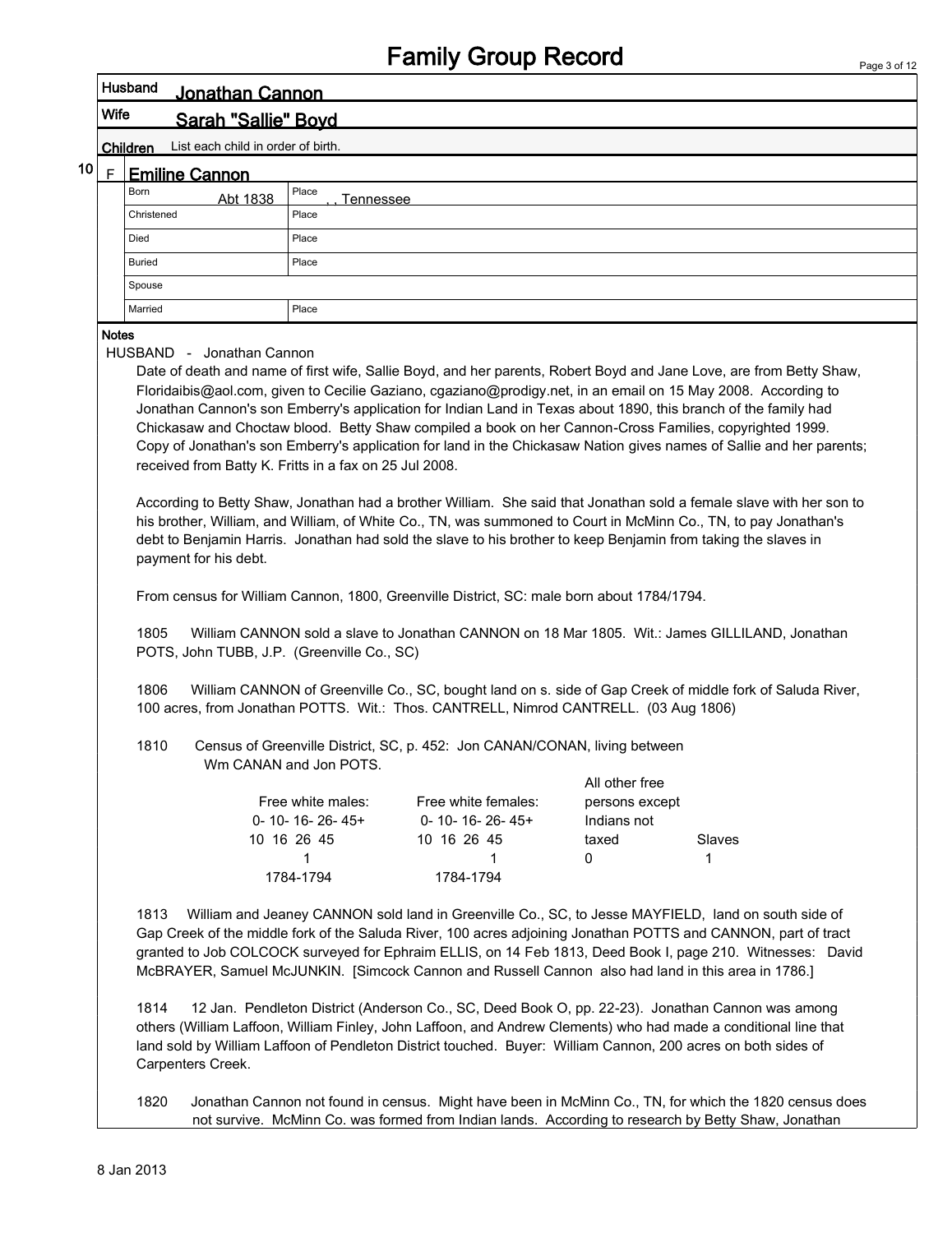| Husband      |             | <u> Jonathan Cannon</u>                                    |                            |            |             |                                                  |      |                  |                                                                                        |        |        |
|--------------|-------------|------------------------------------------------------------|----------------------------|------------|-------------|--------------------------------------------------|------|------------------|----------------------------------------------------------------------------------------|--------|--------|
| <b>Wife</b>  |             | Sarah "Sallie" Bovd                                        |                            |            |             |                                                  |      |                  |                                                                                        |        |        |
| <b>Notes</b> |             |                                                            |                            |            |             |                                                  |      |                  |                                                                                        |        |        |
|              |             | HUSBAND - Jonathan Cannon                                  |                            |            | (Continued) |                                                  |      |                  | Cannon was on a jury in McMinn Co. in 1820; therefore, he was a property owner.        |        |        |
|              | 1822        |                                                            |                            |            |             |                                                  |      |                  | Son Irby/Erby Cannon said to have been born in McMinn Co., Tennessee.                  |        |        |
|              | 1830        |                                                            |                            |            |             |                                                  |      |                  | Son Thomas Cannon said to have been born in Monroe Co., Tennessee.                     |        |        |
|              | 1830        |                                                            |                            |            |             | Jonathan Cannon, Monroe Co., TN, census, p. 152. |      |                  |                                                                                        |        |        |
|              | Males:      |                                                            |                            |            |             | 0-5-10-15-20-30-40-50-60-70-80-90-100+           |      |                  |                                                                                        |        |        |
|              |             | 5 10 15 20 30 40 50 60 70 80 90 100                        |                            |            |             |                                                  |      |                  |                                                                                        |        |        |
|              |             |                                                            | 1 2 1 1                    |            | 1           |                                                  | 1    |                  |                                                                                        |        |        |
|              |             |                                                            | $\sqrt{ }$                 | $\sqrt{2}$ | Λ           |                                                  |      |                  |                                                                                        |        |        |
|              |             | 1825-1820-1815-1810-                                       |                            |            | 1780-       | 1740-                                            |      |                  |                                                                                        |        |        |
|              |             | 1830 1825 1820 1815                                        |                            |            | 1790        | 1750                                             |      |                  |                                                                                        |        |        |
|              | Thomas?     | Irby?                                                      | ?                          | ?          | Jonathan    |                                                  |      | ? wife's father? |                                                                                        |        |        |
|              | c1830       | c1825                                                      |                            |            | c1787       |                                                  |      |                  |                                                                                        |        |        |
|              |             |                                                            |                            |            |             | 0-5-10-15-20-30-40-50-60-70-80-90-100+           |      |                  |                                                                                        |        |        |
|              | Females:    |                                                            |                            |            |             | 5 10 15 20 30 40 50 60 70 80 90 100              |      |                  |                                                                                        |        |        |
|              |             |                                                            | $1 \quad 1$                |            | 1           |                                                  |      |                  |                                                                                        |        |        |
|              |             | 1825-1820-                                                 |                            | 1790-      |             |                                                  |      |                  |                                                                                        |        |        |
|              |             | 1830 1825                                                  |                            | 1800       |             |                                                  |      |                  |                                                                                        |        |        |
|              |             | ?                                                          | ?                          |            | ? 1790-1794 |                                                  |      |                  |                                                                                        |        |        |
|              |             |                                                            |                            |            |             |                                                  |      |                  |                                                                                        |        |        |
|              | 1834        |                                                            |                            |            |             |                                                  |      |                  | Jonathan Cannon married Nancy McKenzie in Monroe Co., TN, on 21 Jul 1843.              |        |        |
|              |             |                                                            |                            |            |             |                                                  |      |                  |                                                                                        |        |        |
|              |             | 1840 Census: Not found                                     |                            |            |             |                                                  |      |                  |                                                                                        |        |        |
|              |             |                                                            |                            |            |             |                                                  |      |                  |                                                                                        |        |        |
|              |             |                                                            |                            |            |             |                                                  |      |                  | 1850 Census of Cherokee Co., Alabama, District 27, p. 178, 397/397, enumerated 5 Dec.: |        |        |
|              |             | Jonathan Cannon 63                                         |                            | м          | W           | Agr.                                             |      |                  | So. Car. 2 attended school w/in year                                                   | [1787] |        |
|              | Nancy       |                                                            |                            | 39         | F           | W                                                |      | So. Car.         |                                                                                        |        | [1811] |
|              | Louisa      |                                                            |                            | 16         | F           | W                                                |      | Tenn             |                                                                                        |        | [1834] |
|              | Jane        |                                                            | $\epsilon\epsilon$         | 14         | F           | W                                                |      | Tenn             |                                                                                        |        | [1836] |
|              | Emiline     | $\mathfrak{c}\mathfrak{c}$                                 |                            | 12         | F           | W                                                |      | Tenn             |                                                                                        |        | [1838] |
|              | Wiley       | Small                                                      |                            | 12         | M           | W                                                |      | Ala              |                                                                                        |        | [1838] |
|              |             |                                                            |                            |            |             |                                                  |      |                  |                                                                                        |        |        |
|              |             | Next door at 396/396:                                      |                            |            |             |                                                  |      |                  |                                                                                        |        |        |
|              | Irby        | Cannon                                                     |                            | 28         | M           | W                                                | Agr  | Tenn             | 2 cannot read/write                                                                    | [1822] |        |
|              | Manerva"    |                                                            | 25                         | F.         | W           |                                                  | Geo. |                  | [1825]                                                                                 |        |        |
|              | Greenburg   |                                                            |                            | 3          | M           | W                                                |      | Ala.             |                                                                                        | [1847] |        |
|              | Jonathan    |                                                            |                            | 1          | M           | W                                                |      | Ala.             |                                                                                        | [1849] |        |
|              |             | Benj. Fuller                                               |                            | 75         | M           | W                                                |      | Geo.             |                                                                                        | [1775] |        |
|              |             |                                                            |                            |            |             |                                                  |      |                  |                                                                                        |        |        |
|              |             | Next door at 395/395:                                      |                            |            |             |                                                  |      |                  |                                                                                        |        |        |
|              |             | Thomas Cannon                                              |                            | 20         | M           | W                                                | Agr  | Tenn             |                                                                                        | [1830] |        |
|              | Rebecca"    |                                                            | 19                         | F.         | W           |                                                  | Geo. |                  | [1831]                                                                                 |        |        |
|              | Martha      |                                                            | $\mathfrak{c}\mathfrak{c}$ | 1          | F           | W                                                |      | Ala              |                                                                                        | [1849] |        |
|              |             |                                                            |                            |            |             |                                                  |      |                  |                                                                                        |        |        |
|              |             | Same census and county, enumerated 2 Dec., p. 88, 365/365: |                            |            |             |                                                  |      |                  |                                                                                        |        |        |
|              |             | Robert Cannon                                              | 26 M W<br>$\epsilon$       |            | Agr.        | 1000                                             | Tenn |                  | Can't read/write<br>[1824]                                                             |        |        |
|              | Nancy       |                                                            | $\epsilon\epsilon$         | 27 F W     |             |                                                  |      | Ala.             |                                                                                        | [1823] |        |
|              | James       |                                                            |                            | 8 M W      |             |                                                  |      | Ala.             |                                                                                        | [1842] |        |
|              | <b>John</b> |                                                            | $\epsilon\epsilon$         | 6 M W      |             |                                                  |      | Ala.             |                                                                                        | [1844] |        |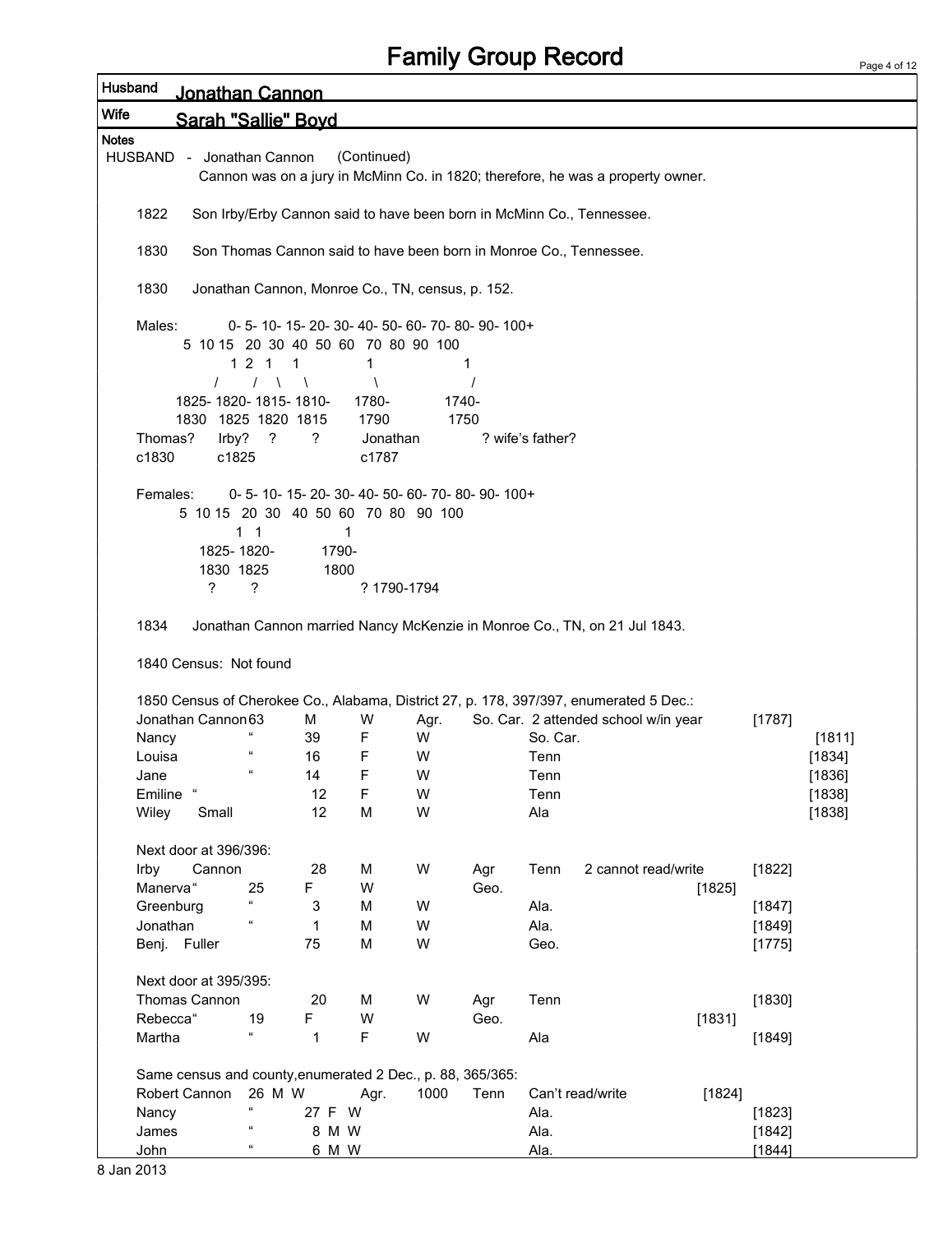Page 5 of 12

| Husband      | Jonathan Cannon                                                                                                                                                                                                                   |                       |                                                                                                        |
|--------------|-----------------------------------------------------------------------------------------------------------------------------------------------------------------------------------------------------------------------------------|-----------------------|--------------------------------------------------------------------------------------------------------|
| <b>Wife</b>  | <b>Sarah "Sallie" Boyd</b>                                                                                                                                                                                                        |                       |                                                                                                        |
| <b>Notes</b> |                                                                                                                                                                                                                                   |                       |                                                                                                        |
| Robert       | HUSBAND - Jonathan Cannon<br>(Continued)<br>4 M W                                                                                                                                                                                 | Ala.                  | [1846]                                                                                                 |
| Ann          | 2 F W                                                                                                                                                                                                                             | Ala.                  | [2848]                                                                                                 |
|              |                                                                                                                                                                                                                                   |                       |                                                                                                        |
|              | After 1850: Jonathan Cannon was not found.                                                                                                                                                                                        |                       |                                                                                                        |
| <b>WIFE</b>  | - Sarah "Sallie" Boyd                                                                                                                                                                                                             |                       |                                                                                                        |
|              | If this wife is the same in both the 1810 and 1830 censuses, it can be deduced that she was born about 1790-1794.                                                                                                                 |                       |                                                                                                        |
|              | According to the 1880 census for son Irby/Erby Cannon, his mother was born in South Carolina.                                                                                                                                     |                       |                                                                                                        |
|              | Emberry Cannon's application for Indian Territory land, rejected (from Betty K. Fritts):                                                                                                                                          |                       |                                                                                                        |
|              | Dawes Commission Index, 1896 From http://www.ancestry.com _Name:<br>Case Number: 23; Rejected                                                                                                                                     |                       | Emberry Cannon; Tribe: Chickasaw                                                                       |
|              | <b>Chickasaw Nation</b>                                                                                                                                                                                                           |                       |                                                                                                        |
|              | <b>Indian Territory</b>                                                                                                                                                                                                           |                       |                                                                                                        |
|              | Perkins County                                                                                                                                                                                                                    |                       | On this the 7 day of August 1889 personally appeared before me Emberry Cannon who being by me sworn an |
| oath says    |                                                                                                                                                                                                                                   |                       |                                                                                                        |
|              | That he was borned [sic] in the state of Miss. and moved to Texas in the year 1849 and is now a Resident of                                                                                                                       |                       |                                                                                                        |
|              | Terrell, Texas                                                                                                                                                                                                                    |                       |                                                                                                        |
|              | That he is near 68 years of age                                                                                                                                                                                                   |                       |                                                                                                        |
|              | That he is a son of Johnathan [sic] and Sallie Cannon (now deceased) that his mother's maiden name was<br>Boyd - that she was the daughter of Robert and Jane Boyd                                                                |                       |                                                                                                        |
|              | That he remembers his Grand Mother Boyd distinctly - she was and claimed to be a quarter blood Chickasaw                                                                                                                          |                       |                                                                                                        |
|              | Indian - she was dark and showed plainly the Indian blood. Her mother was a Love I think Jane Love.                                                                                                                               |                       |                                                                                                        |
|              | My mother and Grand Mother have often told me that my Great-Grand Mother was nearly a full blood                                                                                                                                  |                       |                                                                                                        |
|              | Chickasaw Indian.                                                                                                                                                                                                                 |                       |                                                                                                        |
| descent.     | My mother and Grand mother has repeatedly told me that my Grand Father Robert Boyd was of Choctaw                                                                                                                                 |                       |                                                                                                        |
|              | My children by my first wife and especially Mrs. Julia Fleming (a daughter of mine by my first wife) and who                                                                                                                      |                       |                                                                                                        |
|              | has been a resident of the Chickasaw nation for 17 years has repeatedly urged me to establish my right of citizenship                                                                                                             |                       |                                                                                                        |
|              | in the Chickasaw Nation                                                                                                                                                                                                           |                       |                                                                                                        |
|              | I have told her since she was a child that she was a descendant of the Chickasaw Indians from my mother                                                                                                                           |                       |                                                                                                        |
|              | It has been my impression all the time it was a disgrace to claim Indian descent is one reason I have not<br>applied before this time when a boy in Miss. the boys of my age would tease and tantalize me on account of my Indian |                       |                                                                                                        |
| blood.       |                                                                                                                                                                                                                                   |                       |                                                                                                        |
|              |                                                                                                                                                                                                                                   | <b>Emberry Cannon</b> |                                                                                                        |
|              | Subscribed and sworn to before me this _______ day of August 1896                                                                                                                                                                 |                       |                                                                                                        |
|              | J. W. Scanlon                                                                                                                                                                                                                     |                       |                                                                                                        |
|              |                                                                                                                                                                                                                                   | Notary Public         |                                                                                                        |
|              |                                                                                                                                                                                                                                   | Southern Division     |                                                                                                        |
|              |                                                                                                                                                                                                                                   |                       |                                                                                                        |
|              | Chickasaw Nation                                                                                                                                                                                                                  |                       |                                                                                                        |
|              | Indian Territory<br>Before me the                                                                                                                                                                                                 |                       |                                                                                                        |
|              | Perkins County<br>undersigned authority                                                                                                                                                                                           |                       |                                                                                                        |
|              | personally appeared                                                                                                                                                                                                               |                       |                                                                                                        |
|              | [sic] in South Carolina and moved to Miss. when 4 years of age and lived in Miss. until 6 years ago when I moved to                                                                                                               |                       | Alex Harrington who being by me sworn on oath in both deposes and says that I was borned               |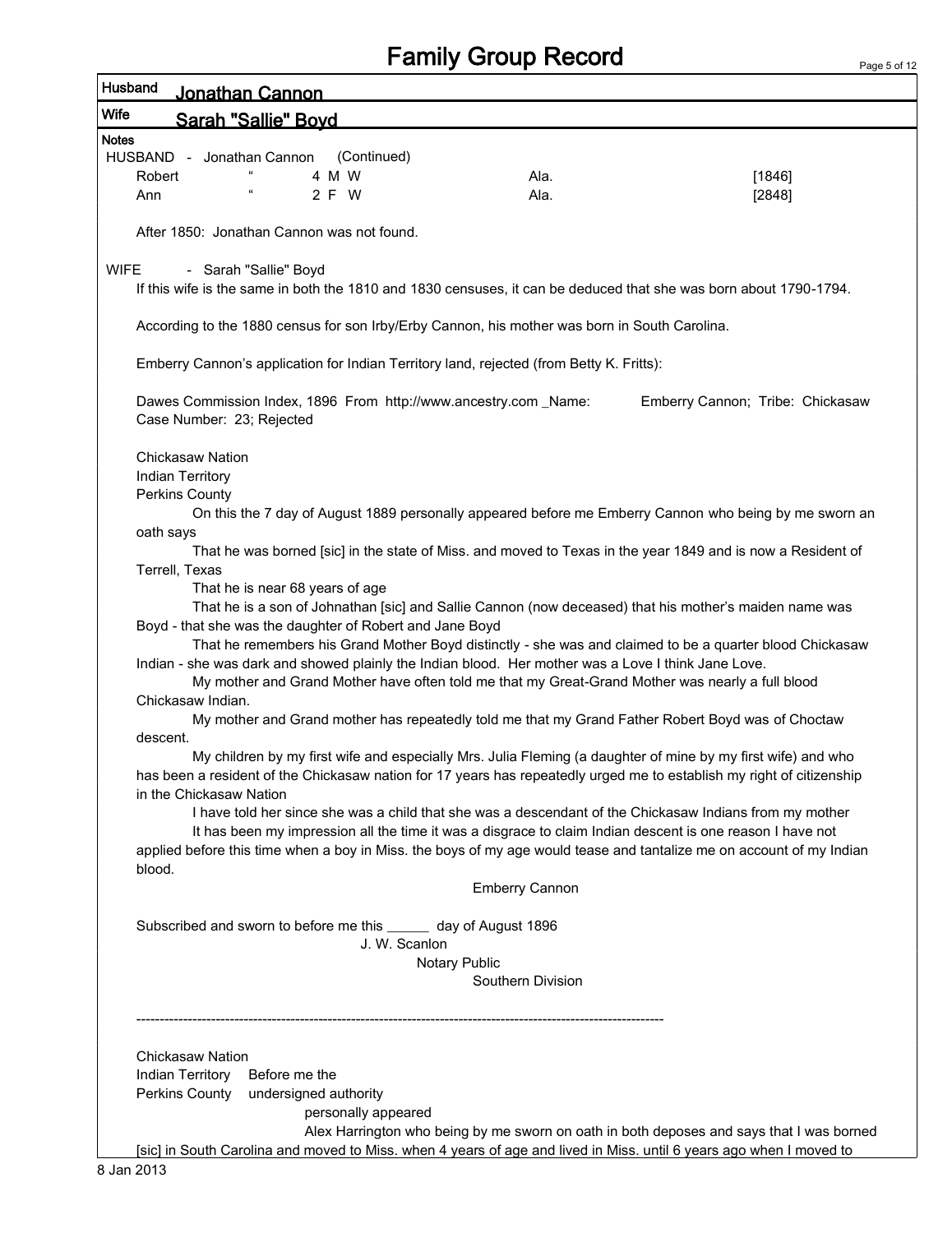| Husband      |                                              | Jonathan Cannon              |                                  |                                                                                           |       |        |                  |        |                                                                                                                                                                                                                                                                                                                                                                                                                                                                      |
|--------------|----------------------------------------------|------------------------------|----------------------------------|-------------------------------------------------------------------------------------------|-------|--------|------------------|--------|----------------------------------------------------------------------------------------------------------------------------------------------------------------------------------------------------------------------------------------------------------------------------------------------------------------------------------------------------------------------------------------------------------------------------------------------------------------------|
| <b>Wife</b>  |                                              | Sarah "Sallie" Boyd          |                                  |                                                                                           |       |        |                  |        |                                                                                                                                                                                                                                                                                                                                                                                                                                                                      |
| <b>Notes</b> |                                              |                              |                                  |                                                                                           |       |        |                  |        |                                                                                                                                                                                                                                                                                                                                                                                                                                                                      |
| <b>WIFE</b>  |                                              | - Sarah "Sallie" Boyd        |                                  | (Continued)                                                                               |       |        |                  |        |                                                                                                                                                                                                                                                                                                                                                                                                                                                                      |
|              |                                              |                              |                                  | blood Chickasaw Indian, was dark and had the features of the Indian.                      |       |        |                  |        | Ardmore, Ind. Terr. That I am now about 62 years of age that - I was acquainted with Emberry Cannon when he was<br>he was [sic] a boy in Miss. I knew his father and mother Johnathan [sic] Cannon & Sallie Cannon. Sallie Cannon was<br>the daughter of Robert and Jane Boyd. Jane Boyd the grand mother of Emberry Cannon was said to be a quarter<br>That I knew the father and mother of the said Cannon well, and also his grand mother Jane Boyd well. I lived |
|              | Witness                                      |                              |                                  | near them the people in that county called Mrs. Boyd an Indian.                           |       |        |                  |        |                                                                                                                                                                                                                                                                                                                                                                                                                                                                      |
|              | J. W. Scanlan                                |                              |                                  | Alex Herrington                                                                           |       |        |                  |        |                                                                                                                                                                                                                                                                                                                                                                                                                                                                      |
|              |                                              |                              |                                  | Transcribed and sworn to before me this 27 day of August 1896<br>J. W. Scanlan            |       |        |                  |        |                                                                                                                                                                                                                                                                                                                                                                                                                                                                      |
|              |                                              |                              |                                  | <b>Notary Public</b>                                                                      |       |        |                  |        |                                                                                                                                                                                                                                                                                                                                                                                                                                                                      |
|              | CHILD 1                                      |                              | - [Male, perhaps William] Cannon | Not in 1810 census for Jonathan Cannon, Greenville District, SC.                          |       |        |                  |        |                                                                                                                                                                                                                                                                                                                                                                                                                                                                      |
|              |                                              |                              |                                  | Jonathan Cannon was in Pendleton District, SC, as late as 12 Jan 1814.                    |       |        |                  |        |                                                                                                                                                                                                                                                                                                                                                                                                                                                                      |
|              |                                              |                              |                                  |                                                                                           |       |        |                  |        | From 1830 Monroe Co., Tennessee, census for Jonathan Cannon: 1 male about 15-20 years of age [born 1810-1815]                                                                                                                                                                                                                                                                                                                                                        |
|              |                                              |                              |                                  | If the family naming pattern held, this son would have been named William.                |       |        |                  |        |                                                                                                                                                                                                                                                                                                                                                                                                                                                                      |
|              | CHILD <sub>2</sub><br>1825].                 | - Robert Boyd Cannon         |                                  |                                                                                           |       |        |                  |        | From 1830 Monroe Co., Tennessee, census for Jonathan Cannon: 1 of 2 males aged 5-10 years [born about 1820-                                                                                                                                                                                                                                                                                                                                                          |
|              |                                              |                              |                                  | book on her Cannon-Cross Families, copyrighted 1999.                                      |       |        |                  |        | According to Betty Shaw, Floridaibis@aol.com, Robert Cannon was a son of Jonathan Cannon. Betty has compiled a                                                                                                                                                                                                                                                                                                                                                       |
|              | store and a saloon in Hopkins County, Texas. |                              |                                  |                                                                                           |       |        |                  |        | This is the line of Michael Shepherd of TX, through his son John L. He stated that Robert Cannon owned a grocery                                                                                                                                                                                                                                                                                                                                                     |
|              |                                              |                              |                                  | Meridian: Huntsville, County: Marshall. NOTE: THIS ESTABLISHES HIS MIDDLE NAME OF "BOYD." |       |        |                  |        | 1848, 01 Jun. Robert Boyd Cannon of Marshall County, Alabama, bought 39.75 acres in the Huntsville Land Office,<br>Accession # AL3630__.166; Document 12826. The NE quarter of the NE quarter of Section 6, Twp 7, Range 2-E,                                                                                                                                                                                                                                        |
|              |                                              |                              |                                  | 1850 Census of Cherokee Co., Alabama, District 27, enumerated 2 Dec., p. 88, 365/365.     |       |        |                  |        |                                                                                                                                                                                                                                                                                                                                                                                                                                                                      |
|              | Robert Cannon                                | 26 M W<br>$\epsilon\epsilon$ |                                  | 1000<br>Agr.                                                                              | Tenn  |        | Can't read/write |        | [1824]                                                                                                                                                                                                                                                                                                                                                                                                                                                               |
|              | Nancy                                        | $\epsilon\epsilon$           | 27 F W                           |                                                                                           |       | Ala.   |                  |        | [1823]                                                                                                                                                                                                                                                                                                                                                                                                                                                               |
|              | James                                        |                              | 8 M W                            |                                                                                           |       | Ala.   |                  |        | $[1842]$                                                                                                                                                                                                                                                                                                                                                                                                                                                             |
|              | John                                         |                              | 6 M W                            |                                                                                           |       | Ala.   |                  |        | [1844]                                                                                                                                                                                                                                                                                                                                                                                                                                                               |
|              | Robert                                       | ſ                            | 4 M W                            |                                                                                           |       | Ala.   |                  |        | [1846]                                                                                                                                                                                                                                                                                                                                                                                                                                                               |
|              | Ann                                          |                              | 2 F W                            |                                                                                           |       | Ala.   |                  |        | [1848]                                                                                                                                                                                                                                                                                                                                                                                                                                                               |
|              | 9:                                           |                              |                                  |                                                                                           |       |        |                  |        | 1860 Census of Powell, Craighead Co., Arkansas, sheet 5, stamped 871A, Greensboro P.O., 29/29, enumerated June                                                                                                                                                                                                                                                                                                                                                       |
|              | Robert                                       |                              | Cannon 43 M W Farmer 560 1211    |                                                                                           | Tenn. |        |                  |        |                                                                                                                                                                                                                                                                                                                                                                                                                                                                      |
|              | Nancey                                       | $\mathfrak{c}\mathfrak{c}$   | 42 F W                           |                                                                                           |       | [1817] | GA               | [1818] |                                                                                                                                                                                                                                                                                                                                                                                                                                                                      |
|              | James H.                                     |                              |                                  | 17 M W Farm Laborer                                                                       |       | Ala    | [1843]           |        |                                                                                                                                                                                                                                                                                                                                                                                                                                                                      |
|              | John L.                                      |                              | 15 M W                           |                                                                                           |       |        | Ala              | [1845] |                                                                                                                                                                                                                                                                                                                                                                                                                                                                      |
|              | Ann F. C.                                    |                              | 10 F W                           |                                                                                           |       |        | Ala              | [1850] |                                                                                                                                                                                                                                                                                                                                                                                                                                                                      |
|              | Jessee                                       | 99.                          | 2 M W                            |                                                                                           |       |        | Ala              | [1858] |                                                                                                                                                                                                                                                                                                                                                                                                                                                                      |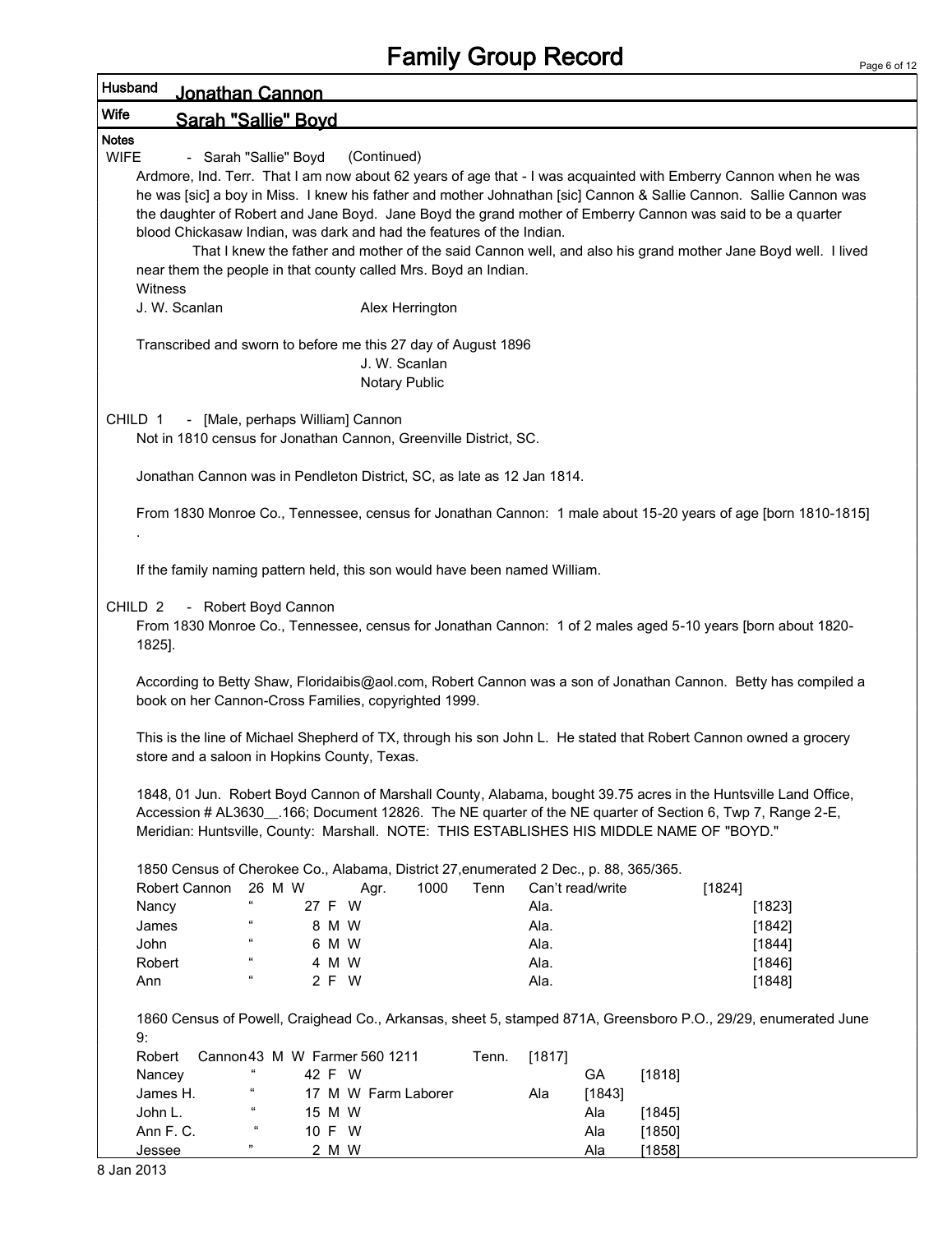| Husband            | <u>Jonathan Cannon</u>                                                                                |                              |              |                                      |        |           |           |                    |                            |                           |                                                                                                                   |
|--------------------|-------------------------------------------------------------------------------------------------------|------------------------------|--------------|--------------------------------------|--------|-----------|-----------|--------------------|----------------------------|---------------------------|-------------------------------------------------------------------------------------------------------------------|
| <b>Wife</b>        | <b>Sarah "Sallie" Boyd</b>                                                                            |                              |              |                                      |        |           |           |                    |                            |                           |                                                                                                                   |
| <b>Notes</b>       |                                                                                                       |                              |              |                                      |        |           |           |                    |                            |                           |                                                                                                                   |
| CHILD <sub>2</sub> |                                                                                                       | - Robert Boyd Cannon         |              | (Continued)                          |        |           |           |                    |                            |                           |                                                                                                                   |
| Thos A.            |                                                                                                       |                              | 1 M W        |                                      |        |           |           | Ala                | [1859]                     |                           |                                                                                                                   |
|                    |                                                                                                       |                              |              |                                      |        |           |           |                    |                            |                           |                                                                                                                   |
|                    |                                                                                                       |                              |              |                                      |        |           |           |                    |                            |                           | 1870 Census of Precinct 3, Hopkins Co., Texas, sheet 9, enum. 23 Sep, p. 49, stamped 135, 316/316, Black Oak P.O. |
|                    | Cannon Robert                                                                                         |                              |              | 53 M W D G Mch Ret(?) 150 1490 Tenn. |        |           |           |                    |                            |                           | [1817]                                                                                                            |
|                    | Nancy                                                                                                 |                              |              | 50 F W Keeping house                 |        |           |           |                    | Geo. Can't read/wr. [1820] |                           |                                                                                                                   |
|                    | Jesse                                                                                                 |                              | 12 M W       |                                      |        |           |           | Alabama Att. schl. |                            | [1858]                    |                                                                                                                   |
|                    | Thomas                                                                                                |                              | 11 M W       |                                      |        |           |           | Alabama Att. schl. |                            | $[1859]$                  |                                                                                                                   |
|                    |                                                                                                       |                              |              |                                      |        |           |           |                    |                            |                           |                                                                                                                   |
| CHILD <sub>3</sub> |                                                                                                       | - [Female] Cannon            |              |                                      |        |           |           |                    |                            |                           |                                                                                                                   |
|                    |                                                                                                       |                              |              |                                      |        |           |           |                    |                            |                           | From 1830 Monroe Co., Tennessee, census for Jonathan Cannon: 1 female aged 5-10 years [born about 1820/1825].     |
|                    |                                                                                                       |                              |              |                                      |        |           |           |                    |                            |                           |                                                                                                                   |
| CHILD 4            |                                                                                                       | - Irby or Alfred Erby Cannon |              |                                      |        |           |           |                    |                            |                           |                                                                                                                   |
|                    |                                                                                                       |                              |              |                                      |        |           |           |                    |                            |                           | From 1830 Monroe Co., Tennessee, census for Jonathan Cannon: 1 of 2 males aged 5-10 years [born about 1820-       |
| 1825].             |                                                                                                       |                              |              |                                      |        |           |           |                    |                            |                           |                                                                                                                   |
|                    | Name, age, birth in Tennessee from 1850 Cherokee Co., AL, census.                                     |                              |              |                                      |        |           |           |                    |                            |                           |                                                                                                                   |
|                    |                                                                                                       |                              |              |                                      |        |           |           |                    |                            |                           |                                                                                                                   |
|                    | Information from the web page of Christine Brodnax, ccbx106@directvinternet.com, on www.rootsweb.com, |                              |              |                                      |        |           |           |                    |                            |                           |                                                                                                                   |
|                    | WorldConnect project, last updated 2 Feb 2003; accessed 26 Mar 2008. His name was spelled "Erby."     |                              |              |                                      |        |           |           |                    |                            |                           |                                                                                                                   |
|                    |                                                                                                       |                              |              |                                      |        |           |           |                    |                            |                           |                                                                                                                   |
|                    |                                                                                                       |                              |              |                                      |        |           |           |                    |                            |                           | 1848, 01 Jun Erby Cannon of Marshall County, Alabama, bought 39.75 acres in the Huntsville Land Office, Accession |
|                    |                                                                                                       |                              |              |                                      |        |           |           |                    |                            |                           | # AL3630_.168; Document 12828. The SW quarter of the NE quarter of Section 6, Twp 7, Range 2-E, Meridian:         |
|                    | Huntsville, County: Marshall.                                                                         |                              |              |                                      |        |           |           |                    |                            |                           |                                                                                                                   |
|                    |                                                                                                       |                              |              |                                      |        |           |           |                    |                            |                           |                                                                                                                   |
|                    | 1850 Census of Cherokee Co., Alabama, District 27, p. 178, 396/396, enumerated 5 Dec.:                |                              |              |                                      |        |           |           |                    |                            |                           |                                                                                                                   |
| Irby               | Cannon                                                                                                |                              | 28           | М                                    | W      | Agr       | Tenn      |                    | 2 cannot read/write        |                           | $[1822]$                                                                                                          |
|                    | Manerva"                                                                                              | 25                           | F.           | W                                    |        | Geo.      |           |                    |                            | [1825]                    |                                                                                                                   |
|                    | Greenburg                                                                                             |                              | 3            | м                                    | W      |           | Ala.      |                    |                            |                           | [1847]                                                                                                            |
|                    | Jonathan                                                                                              |                              | $\mathbf{1}$ | M                                    | W      |           | Ala.      |                    |                            |                           | [1849]                                                                                                            |
|                    | Benj. Fuller                                                                                          |                              | 75           | M                                    | W      |           | Geo.      |                    |                            |                           | [1775]                                                                                                            |
|                    |                                                                                                       |                              |              |                                      |        |           |           |                    |                            |                           |                                                                                                                   |
|                    |                                                                                                       |                              |              |                                      |        |           |           |                    |                            |                           | 1860 Census of Beat No. 9, Woodland P.O., Hopkins Co., Texas, p. 157, stamped 200, enumerated 19 Sep, 1551/       |
| 1174:              |                                                                                                       |                              |              |                                      |        |           |           |                    |                            |                           |                                                                                                                   |
| Irby               | Cannon                                                                                                |                              |              | 38 M W Farmer 2573?                  |        | 2795      | Tennessee |                    | [1822]                     |                           |                                                                                                                   |
|                    | Manerva"                                                                                              | 34 F W                       |              |                                      |        | Georgia [ |           | 1826]              |                            |                           |                                                                                                                   |
| Green              |                                                                                                       | $\epsilon$                   | 12 M W       |                                      |        |           | Georgia   |                    |                            |                           | [1848] Attended school w/                                                                                         |
| in year            |                                                                                                       |                              |              |                                      |        |           |           |                    |                            |                           |                                                                                                                   |
|                    | Jonathan                                                                                              | $\mathfrak{c}\mathfrak{c}$   | 10 M W       |                                      |        |           |           | Alabama[1850]      |                            | Attended school w/in year |                                                                                                                   |
| William            |                                                                                                       |                              | 8 M W        |                                      |        |           | Texas     |                    | [1852]                     |                           |                                                                                                                   |
| Louisa             |                                                                                                       |                              | 5 F W        |                                      |        |           | Texas     |                    | [1855]                     |                           |                                                                                                                   |
| Alice              |                                                                                                       |                              | 1 F W        |                                      |        |           | Texas     |                    | [1859]                     |                           |                                                                                                                   |
|                    |                                                                                                       |                              |              |                                      |        |           |           |                    |                            |                           |                                                                                                                   |
|                    |                                                                                                       |                              |              |                                      |        |           |           |                    |                            |                           | 30 Jan 1867 Erby Cannon and Rebecca Neighbors were married, according to a family group record at www.ancestry.   |
|                    | com, submitted by an unknown person.                                                                  |                              |              |                                      |        |           |           |                    |                            |                           |                                                                                                                   |
|                    |                                                                                                       |                              |              |                                      |        |           |           |                    |                            |                           |                                                                                                                   |
|                    |                                                                                                       |                              |              |                                      |        |           |           |                    |                            |                           | According to George Larson II, geolarson2@gmail.com, web page at Rootsweb.com's WorldConnect project, updated     |
|                    | last on 10 Apr 2008; accessed 10 Apr 2008: Alfred Erby Cannon married Rebecca Nabors.                 |                              |              |                                      |        |           |           |                    |                            |                           |                                                                                                                   |
|                    |                                                                                                       |                              |              |                                      |        |           |           |                    |                            |                           |                                                                                                                   |
|                    | 1870 Census: Irby's family not found                                                                  |                              |              |                                      |        |           |           |                    |                            |                           |                                                                                                                   |
|                    |                                                                                                       |                              |              |                                      |        |           |           |                    |                            |                           |                                                                                                                   |
|                    | 1880 Census of Lee, Garland Co., Arkansas, enumerated 9-10 June, SD 2, ED 75, p. 18/164B, 153/156:    |                              |              |                                      |        |           |           |                    |                            |                           |                                                                                                                   |
| Erby               | Cannon                                                                                                |                              | 59 M W       |                                      | Farmer |           | Tenn.     | SC                 | SC                         | [1821]                    |                                                                                                                   |
|                    | Rebecca                                                                                               |                              |              | 43 F W Keeping house Ala             |        |           | <b>SC</b> | NC                 | [1837]                     |                           |                                                                                                                   |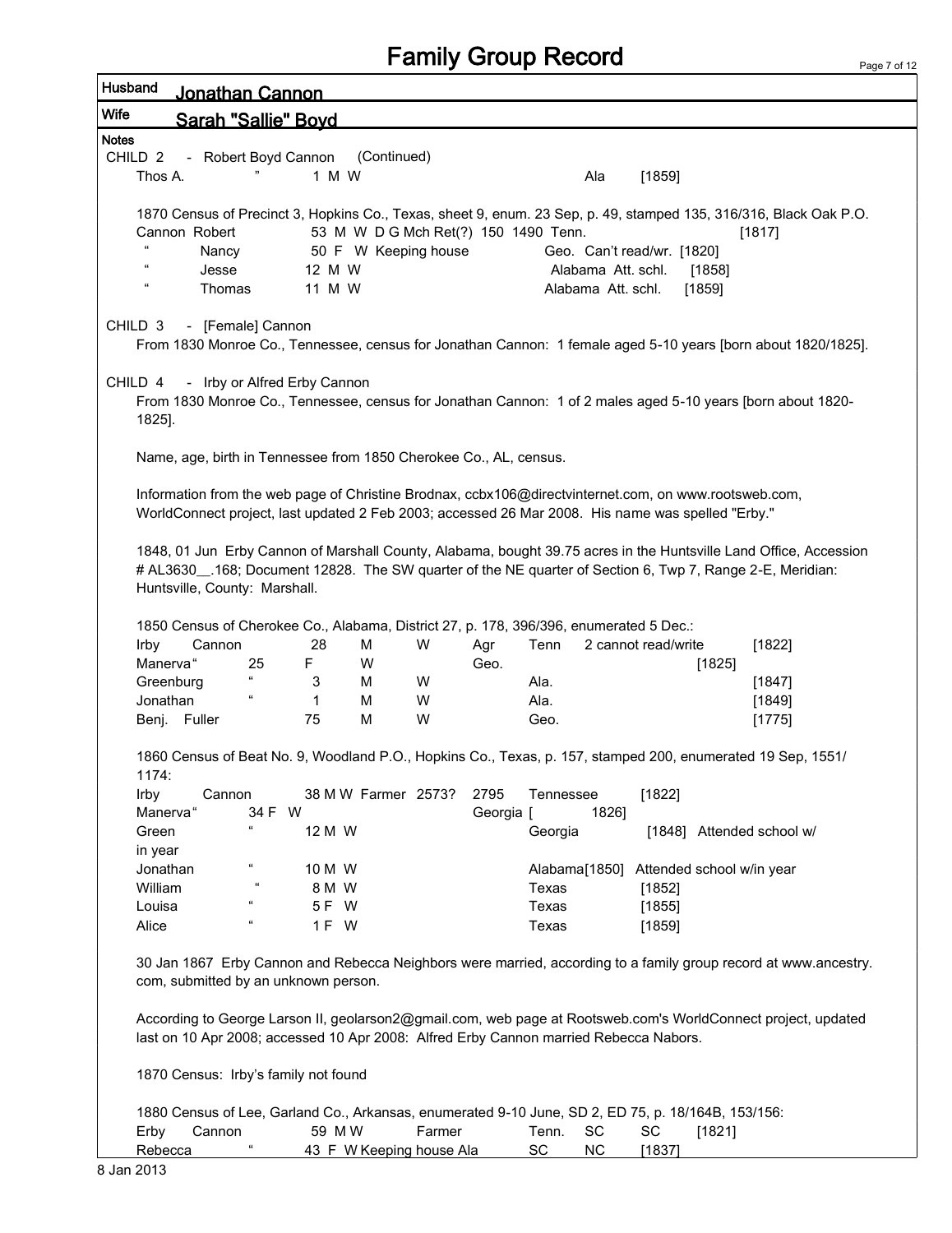|              |                                                                      |                            |                              |                                 |             | i anniy Oloup I www.u |       |               |                                                                                                                    |        | Page 8 of |
|--------------|----------------------------------------------------------------------|----------------------------|------------------------------|---------------------------------|-------------|-----------------------|-------|---------------|--------------------------------------------------------------------------------------------------------------------|--------|-----------|
| Husband      | <u> Jonathan Cannon</u>                                              |                            |                              |                                 |             |                       |       |               |                                                                                                                    |        |           |
| Wife         | <b>Sarah "Sallie" Bovd</b>                                           |                            |                              |                                 |             |                       |       |               |                                                                                                                    |        |           |
| <b>Notes</b> |                                                                      |                            |                              |                                 |             |                       |       |               |                                                                                                                    |        |           |
| CHILD 4      |                                                                      |                            | - Irby or Alfred Erby Cannon |                                 | (Continued) |                       |       |               |                                                                                                                    |        |           |
| Alice        |                                                                      | $\mathfrak{c}\mathfrak{c}$ | 21 F W                       |                                 |             | Texas                 | Tenn. | Ga            | $[1859]$                                                                                                           |        |           |
|              | Robt. Lee                                                            |                            | 16 M W                       |                                 |             | Texas                 | Tenn. | Ga            | [1864]                                                                                                             |        |           |
| Allen E.     |                                                                      | $\epsilon$                 | 12 M W                       |                                 |             | Texas                 | Tenn. | Ala           | [1868]                                                                                                             |        |           |
| Susan        |                                                                      | $\mathfrak{c}\mathfrak{c}$ | 11 F W                       |                                 |             | Texas                 | Tenn. | Ala           | [1869]                                                                                                             |        |           |
| Lucy         |                                                                      | $\epsilon\epsilon$         | 9 F W                        |                                 |             | Texas                 | Tenn. | Ala           | [1871]                                                                                                             |        |           |
| Jane         |                                                                      | $\epsilon\epsilon$         | 8 F W                        |                                 |             | Texas                 | Tenn. | Ala           | [1872]                                                                                                             |        |           |
| Mary         |                                                                      | $\mathfrak{c}\mathfrak{c}$ | 6 F W                        |                                 |             | Texas                 | Tenn. | Ala           | [1874]                                                                                                             |        |           |
| Charles      |                                                                      | $\epsilon$                 | 3 M W                        |                                 |             | Texas                 | Tenn. | Ala           | [1877]                                                                                                             |        |           |
|              | 1900 Census: Not found                                               |                            |                              |                                 |             |                       |       |               |                                                                                                                    |        |           |
| CHILD 5      | - Thomas Cannon                                                      |                            |                              |                                 |             |                       |       |               |                                                                                                                    |        |           |
|              |                                                                      |                            |                              |                                 |             |                       |       |               | All males in the 1830 Monroe Co., Tennessee, census for Jonathan Cannon are accounted for, so Thomas might         |        |           |
|              | have been born after the 1830 census was taken.                      |                            |                              |                                 |             |                       |       |               |                                                                                                                    |        |           |
|              |                                                                      |                            |                              |                                 |             |                       |       |               |                                                                                                                    |        |           |
|              | Name, age, birth in Tennessee from 1850 Cherokee Co., AL, census.    |                            |                              |                                 |             |                       |       |               |                                                                                                                    |        |           |
|              |                                                                      |                            |                              |                                 |             |                       |       |               |                                                                                                                    |        |           |
|              |                                                                      |                            |                              |                                 |             |                       |       |               | Information from the web page of Christine Brodnax, ccbx106@directvinternet.com, on www.rootsweb.com,              |        |           |
|              | WorldConnect project, last updated 2 Feb 2003; accessed 26 Mar 2008. |                            |                              |                                 |             |                       |       |               |                                                                                                                    |        |           |
|              |                                                                      |                            |                              |                                 |             |                       |       |               |                                                                                                                    |        |           |
|              |                                                                      |                            |                              |                                 |             |                       |       |               | 1850 Census of Cherokee Co., Alabama, District 27, p. 178, Jonathan Cannon is in 397/397, enumerated 5 Dec. --     |        |           |
|              | next door at 395/395:                                                |                            |                              |                                 |             |                       |       |               |                                                                                                                    |        |           |
|              | Thomas Cannon                                                        |                            | 20                           | M                               | W           | Agr                   | Tenn  |               |                                                                                                                    | [1830] |           |
|              | Rebecca"                                                             | 19                         | F.                           | W                               |             | Geo.                  |       |               | [1831]                                                                                                             |        |           |
| Martha       |                                                                      |                            | 1                            | F                               | W           |                       | Ala   |               |                                                                                                                    | [1849] |           |
|              |                                                                      |                            |                              |                                 |             |                       |       |               | 1860 Census of Hopkins, Texas, White Oak P.O., Beat 1, enumerated 11 June, p. 4, 25/25:                            |        |           |
| <b>Thos</b>  | Cannon                                                               |                            |                              | 33 M W Farmer 500 749 Tennessee |             |                       |       | [1827]        |                                                                                                                    |        |           |
|              | Rebecca"                                                             | 32 F W                     |                              |                                 |             | Georgia               |       | [1828]        |                                                                                                                    |        |           |
|              | Martha Jane                                                          |                            | 11 F W                       |                                 |             |                       |       | Alabama[1849] |                                                                                                                    |        |           |
| John         |                                                                      |                            | 7 M W                        |                                 |             |                       | Texas |               | [1853]                                                                                                             |        |           |
|              | Manerva"                                                             | 5 F W                      |                              |                                 |             | Texas                 |       | [1855]        |                                                                                                                    |        |           |
|              |                                                                      |                            | 3 F W                        |                                 |             |                       | Texas |               |                                                                                                                    |        |           |
|              | Tennessee                                                            |                            |                              |                                 |             |                       |       |               | [1857]                                                                                                             |        |           |
|              | Califonia"                                                           | 1 F W                      |                              |                                 |             | Texas                 |       | [1859]        |                                                                                                                    |        |           |
|              | Thomas died 25 Oct 1868 in Como, Hopkins Co., Texas.                 |                            |                              |                                 |             |                       |       |               |                                                                                                                    |        |           |
|              |                                                                      |                            |                              |                                 |             |                       |       |               |                                                                                                                    |        |           |
|              |                                                                      |                            |                              |                                 |             |                       |       |               | According to Rebecca Cannon's application for a Confederate pension as Thomas's widow, 24 Jul 1899, she was        |        |           |
|              |                                                                      |                            |                              |                                 |             |                       |       |               | aged 66 at that time, their marriage took place in 1845 in Cherokee Co., AL, Thomas died in 1869, he had served in |        |           |
|              |                                                                      |                            |                              |                                 |             |                       |       |               | Stone's Regiment, Co., E, and she owned 80 acres of land in the Jefferson Atchley Survey valued at \$300.          |        |           |
|              |                                                                      |                            |                              |                                 |             |                       |       |               |                                                                                                                    |        |           |
|              |                                                                      |                            |                              |                                 |             |                       |       |               | According to her revised application 16 Aug 1909, she was married 25 Nov 1841 in Cherokee Co., AL, Thomas died     |        |           |
|              |                                                                      |                            |                              |                                 |             |                       |       |               | 26 Oct 1868 in Hopkins Co., TX; he served in Co. E of the 2nd Partisan Rangers, and then Green's Brigade, he       |        |           |
|              |                                                                      |                            |                              |                                 |             |                       |       |               | enlisted Feb 1863 & "served to the close"; she was aged 79 years; she was born in Monroe Co., GA; she had resided  |        |           |

CHILD 6 - Emberry Love Cannon

in Texas since 1850.

From 1830 Monroe Co., Tennessee, census for Jonathan Cannon: 1 under 5 years [born about 1825/1830].

Date of birth is from descendant, Betty Shaw, Floridaibis@aol.com, given to Cecilie Gaziano, cgaziano@prodigy.net, in an email on 16 May 2008. Betty Shaw compiled a book on her Cannon-Cross Families, copyrighted 1999.

Middle name, date of second marriage, and full name of second wife from Betty K. Fritts, fritts@maverickbbs.com in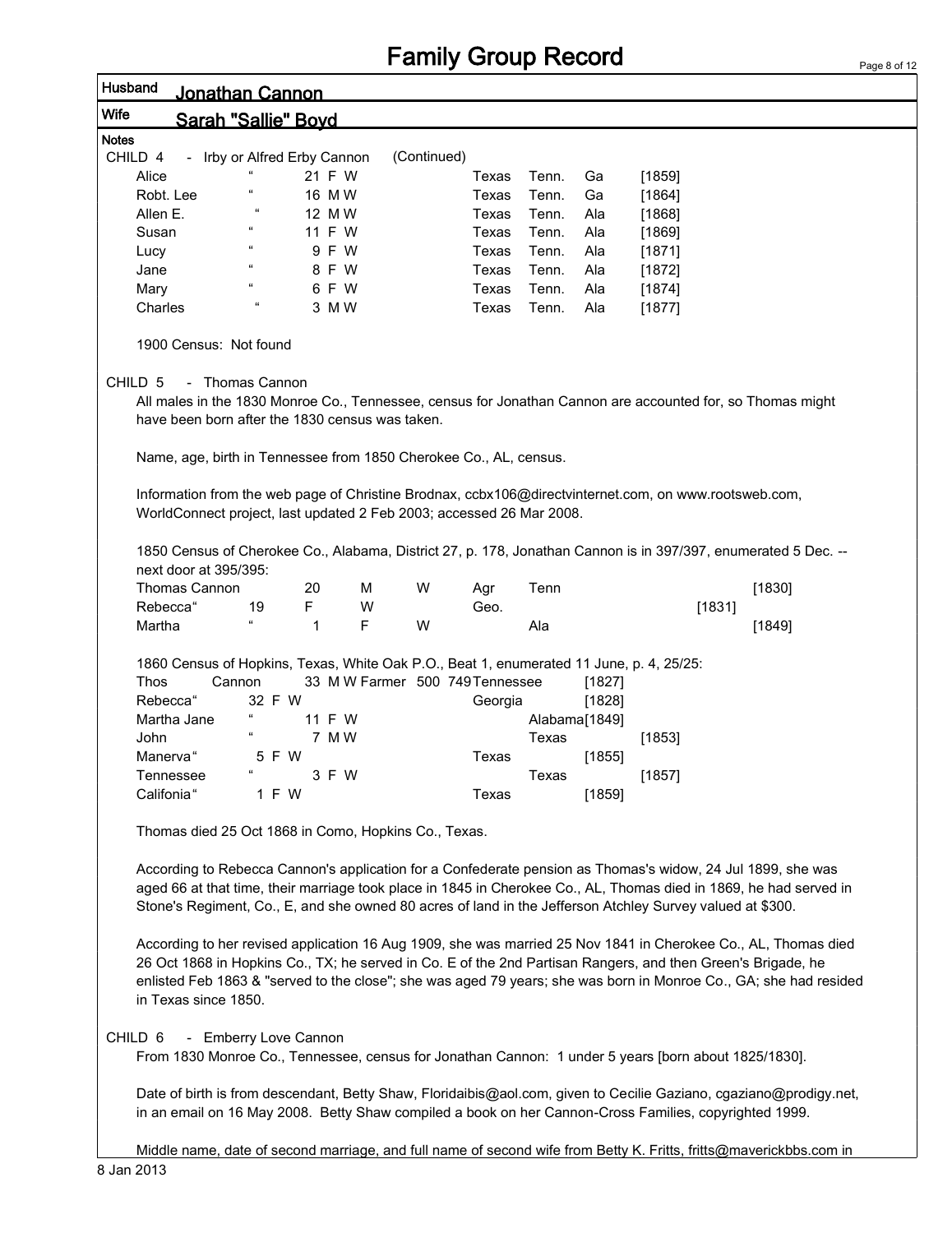| Page 9 of 12 |  |  |
|--------------|--|--|

| Husband                    | Jonathan Cannon              |                                                                                                                                                                                                   |                       |                     |                      |                  |                  |       |        |
|----------------------------|------------------------------|---------------------------------------------------------------------------------------------------------------------------------------------------------------------------------------------------|-----------------------|---------------------|----------------------|------------------|------------------|-------|--------|
| Wife                       | Sarah "Sallie" Bovd          |                                                                                                                                                                                                   |                       |                     |                      |                  |                  |       |        |
| <b>Notes</b>               |                              |                                                                                                                                                                                                   |                       |                     |                      |                  |                  |       |        |
| CHILD <sub>6</sub>         | - Emberry Love Cannon        | (Continued)                                                                                                                                                                                       |                       |                     |                      |                  |                  |       |        |
|                            | an email of 27 Jul 2008.     |                                                                                                                                                                                                   |                       |                     |                      |                  |                  |       |        |
|                            |                              |                                                                                                                                                                                                   |                       |                     |                      |                  |                  |       |        |
|                            |                              | Civil War Service: Name: Emberry Cannon Side: Confederate Regiment State/Origin: Texas Regiment Name:                                                                                             |                       |                     |                      |                  |                  |       |        |
|                            |                              | Chisum's Reg't Texas Cavalry Regiment Name Expanded: Chisum's Regiment, Texas Dismounted Cavalry (2nd                                                                                             |                       |                     |                      |                  |                  |       |        |
|                            |                              | Texas Partisan Rangers) (Stone's) COMPANY: K Rank In: Captain Rank In Expanded: Captain Rank Out: Captain                                                                                         |                       |                     |                      |                  |                  |       |        |
|                            |                              | Rank Out Expanded: Captain Film Number: M227 roll 6.                                                                                                                                              |                       |                     |                      |                  |                  |       |        |
|                            |                              |                                                                                                                                                                                                   |                       |                     |                      |                  |                  |       |        |
|                            |                              | 1849: Went to Texas, according to his application for Indian Territory land. Dawes Commission Index, 1896 From<br>http://www.ancestry.com. Name: Emberry Cannon; Tribe: Chickasaw Case Number: 23 |                       |                     |                      |                  |                  |       |        |
|                            |                              |                                                                                                                                                                                                   |                       |                     |                      |                  |                  |       |        |
|                            | Not found in 1850 census.    |                                                                                                                                                                                                   |                       |                     |                      |                  |                  |       |        |
|                            |                              |                                                                                                                                                                                                   |                       |                     |                      |                  |                  |       |        |
|                            |                              | 1860 Census of Kaufman Co., Texas, enumerated 30 June, p. 36, Rockwall P.O., 265/265:                                                                                                             |                       |                     |                      |                  |                  |       |        |
| Е.<br>Minervia             |                              | 33 M W Farmer 700 2280<br>Cannon<br>30 F W                                                                                                                                                        |                       |                     | Tennessee            |                  | [1827]           |       |        |
| Julia A.                   | $\epsilon$                   | 14 F W                                                                                                                                                                                            |                       |                     | Tennessee<br>Georgia |                  | [1830]<br>[1846] |       |        |
| Sarah A.                   |                              | 11 F W                                                                                                                                                                                            |                       |                     |                      | Alabama[1849]    |                  |       |        |
| Mary E.                    | $\epsilon\epsilon$           | 10 F W                                                                                                                                                                                            |                       |                     |                      | Alabama[1850]    |                  |       |        |
| California                 |                              | 6 F W                                                                                                                                                                                             |                       |                     | Texas                |                  | [1854]           |       |        |
| William A.                 | $\epsilon\epsilon$           | 5 M W                                                                                                                                                                                             |                       |                     | Texas                |                  | [1855]           |       |        |
| Thomas "                   |                              | 4 M W                                                                                                                                                                                             |                       | Texas               |                      | [1856]           |                  |       |        |
| Willson                    |                              | 10/12 M W                                                                                                                                                                                         |                       |                     | Texas                |                  | [1860]           |       |        |
| Wiley                      |                              | 10/12 M W                                                                                                                                                                                         |                       |                     | Texas                |                  | [1860]           |       |        |
| N.                         | Thomas                       | 18 M W Farm Laborer                                                                                                                                                                               |                       |                     | Arkansas             |                  | [1842]           |       |        |
|                            |                              |                                                                                                                                                                                                   |                       |                     |                      |                  |                  |       |        |
|                            |                              | 1870 Census of Kaufman Co., Texas, enumerated 21 July, p. 56, 343/356:                                                                                                                            |                       |                     |                      |                  |                  |       |        |
|                            |                              | Cannon Emberry 48 M W Farmer 2300 10,000                                                                                                                                                          | Tennessee             |                     | [1822]               |                  |                  |       |        |
| $\epsilon$                 | Manerva                      | 41 F W Keeping house                                                                                                                                                                              |                       | Alabama[1829]       |                      |                  |                  |       |        |
|                            | Sarah A.                     | 22 F W                                                                                                                                                                                            |                       |                     |                      | Alabama[1868]    |                  |       |        |
|                            | Mary L.                      | 20 F W                                                                                                                                                                                            |                       | Alabama[1850]       |                      |                  |                  |       |        |
|                            | Calie                        | 18 F W                                                                                                                                                                                            |                       | Texas               |                      | [1852]           |                  |       |        |
| $\epsilon$                 | William<br>Thomas B.         | 15 M W                                                                                                                                                                                            |                       | Texas               |                      | [1855]           |                  |       |        |
| $\mathfrak{c}\mathfrak{c}$ | Wilson S.                    | 13 M W<br>9 M W                                                                                                                                                                                   |                       | Texas<br>Texas      |                      | [1857]<br>[1861] |                  |       |        |
|                            | Wiley B.                     | 9 M W                                                                                                                                                                                             |                       | Texas               |                      | [1861]           |                  |       |        |
|                            | Emma                         | 7 F W                                                                                                                                                                                             |                       | Texas               |                      | [1863]           |                  |       |        |
| $\mathbf{u}$               | Fannie                       | 5 F W                                                                                                                                                                                             |                       |                     | Texas                |                  | [1865]           |       |        |
| $\alpha$                   | John P.                      | 3 M W                                                                                                                                                                                             |                       | Texas               |                      | [1867]           |                  |       |        |
| <b>Blake</b>               | Henry                        | 19 M W                                                                                                                                                                                            |                       | Texas               |                      | [1851]           |                  |       |        |
|                            | Stephenson, Matha            | 11 F B Drives Serot/knot???                                                                                                                                                                       |                       | Texas               |                      | [1859]           |                  |       |        |
|                            |                              | 1880 Census of Rockwall Co., Texas, SD 3, ED 31, p. 6 (p. 605B), enumerated 14 June, 59/62:                                                                                                       |                       |                     |                      |                  |                  |       |        |
|                            | Cannon Emberry W M 52 [Head] |                                                                                                                                                                                                   | <b>Married Farmer</b> |                     | Tenn. SC             |                  | SC               |       |        |
| [1828]                     |                              |                                                                                                                                                                                                   |                       |                     |                      |                  |                  |       |        |
| $\epsilon$                 | Manervia                     | W F 49 Wife                                                                                                                                                                                       |                       | Married Keeps house |                      | Tenn             | Tenn             | Tenn  | [1831] |
| $\epsilon$                 | Wylie                        | W M 21 Son                                                                                                                                                                                        | Single                | Farm laborer        |                      | Texas            | Tenn             | Tenn  | [1859] |
| $\epsilon$                 | Emma                         | W F 19 Daughter                                                                                                                                                                                   | Single                |                     |                      | Texas            | Tenn             | Tenn  | [1861] |
|                            | John                         | W M 13 Son                                                                                                                                                                                        | Single                | Farm laborer        |                      | Texas            | Tenn             | Tenn  | [1867] |
|                            | McGraw Henry                 | W M 18 Boarder                                                                                                                                                                                    | Single                | Farm laborer        |                      | Texas            | Tenn             | Tenn. | [1862] |
|                            |                              |                                                                                                                                                                                                   |                       |                     |                      |                  |                  |       |        |
|                            |                              | 1900 Census of Terrell, Ward 1, Kaufman Co., TX, 334/339, enum. 11 Jun, SD 6, ED 75, Sheet 18, p. 160A:                                                                                           |                       |                     |                      |                  |                  |       |        |
|                            |                              | Cannon Emberry Head W M Mch 1870 70 Mar 15 yrs                                                                                                                                                    |                       |                     |                      | Ala Ala Ala      |                  |       |        |
|                            |                              | Florence Wife W F Sep 1853 46 Mar 15 yrs 9 children/8 liv. Geo Geo Geo                                                                                                                            |                       |                     |                      |                  |                  |       |        |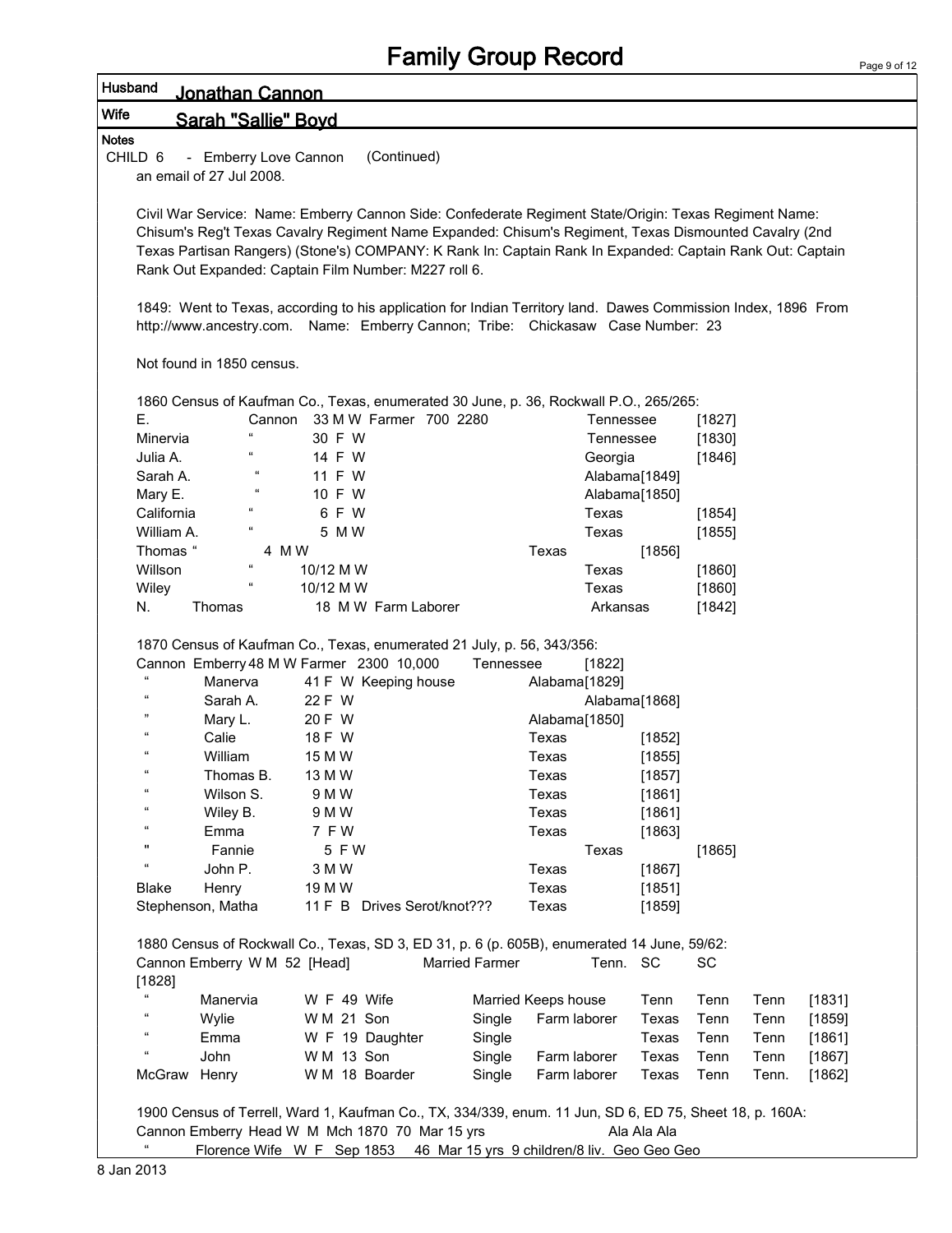Page 10 of 12

| Husband            | <u> Jonathan Cannon</u>                                                                                                                                                                                       |
|--------------------|---------------------------------------------------------------------------------------------------------------------------------------------------------------------------------------------------------------|
| Wife               | Sarah "Sallie" Bovd                                                                                                                                                                                           |
| <b>Notes</b>       |                                                                                                                                                                                                               |
| CHILD 6            | - Emberry Love Cannon<br>(Continued)                                                                                                                                                                          |
| "                  | Keller Son W M Dec 1885<br>Tex Ala Geo<br>14 Single                                                                                                                                                           |
| 99                 | Burnie Daug W F Oct 1888<br>11 Single<br>Tex Ala Geo                                                                                                                                                          |
| $\epsilon$         | Colbert Son W M Apr 1892<br>10 Single<br>Tex Ala Geo                                                                                                                                                          |
| $\epsilon\epsilon$ | Archie Son W M Sep 1893<br>6 Single<br>Tex Ala Geo                                                                                                                                                            |
|                    |                                                                                                                                                                                                               |
|                    | Cemetery information from Texas GenWeb, Kaufman Co., Texas, cemeteries, http://www.txgenweb2.org/txkaufman/<br>cemeteries/chisholm.htm.                                                                       |
|                    | Emberry Cannon's application for Indian Territory land, rejected (from Betty K. Fritts):                                                                                                                      |
|                    | Dawes Commission Index, 1896 From http://www.ancestry.com _Name:<br>Emberry Cannon; Tribe: Chickasaw<br>Case Number: 23                                                                                       |
|                    | <b>Chickasaw Nation</b>                                                                                                                                                                                       |
|                    | Indian Territory                                                                                                                                                                                              |
|                    | Perkins County                                                                                                                                                                                                |
|                    | On this the 7 day of August 1889 personally appeared before me Emberry Cannon who being                                                                                                                       |
|                    | by me sworn an oath says                                                                                                                                                                                      |
|                    | That he was borned [sic] in the state of Miss. and moved to Texas in the year 1849 and is now<br>a Resident of Terrell, Texas                                                                                 |
|                    | That he is near 68 years of age                                                                                                                                                                               |
|                    | That he is a son of Johnathan [sic] and Sallie Cannon (now deceased) that his mother's                                                                                                                        |
|                    | maiden name was Boyd - that she was the daughter of Robert and Jane Boyd                                                                                                                                      |
|                    | That he remembers his Grand Mother Boyd distinctly - she was and claimed to be a quarter                                                                                                                      |
| Love.              | blood Chickasaw Indian - she was dark and showed plainly the Indian blood. Her mother was a Love I think Jane                                                                                                 |
|                    | My mother and Grand Mother have often told me that my Great-Grand Mother was                                                                                                                                  |
|                    | nearly a full blood Chickasaw Indian.                                                                                                                                                                         |
|                    | My mother and Grand mother has repeatedly told me that my Grand Father Robert Boyd was                                                                                                                        |
|                    | of Choctaw descent.                                                                                                                                                                                           |
|                    | My children by my first wife and especially Mrs. Julia Fleming (a daughter of mine by<br>my first wife) and who has been a resident of the Chickasaw nation for 17 years has repeatedly urged me to establish |
|                    | my right of citizenship in the Chickasaw Nation                                                                                                                                                               |
|                    | I have told her since she was a child that she was a descendant of the Chickasaw                                                                                                                              |
|                    | Indians from my mother                                                                                                                                                                                        |
|                    | It has been my impression all the time it was a disgrace to claim Indian descent is one                                                                                                                       |
|                    | reason I have not applied before this time when a boy in Miss. the boys of my age would tease and tantalize me on<br>account of my Indian blood.                                                              |
|                    | <b>Emberry Cannon</b>                                                                                                                                                                                         |
|                    | Subscribed and sworn to before me this ______ day of August 1896                                                                                                                                              |
|                    | J. W. Scanlon                                                                                                                                                                                                 |
|                    | Notary Public                                                                                                                                                                                                 |
|                    | Southern Division                                                                                                                                                                                             |
|                    |                                                                                                                                                                                                               |
|                    |                                                                                                                                                                                                               |
|                    | Chickasaw Nation                                                                                                                                                                                              |
|                    | Indian Territory<br>Before me the                                                                                                                                                                             |
|                    | Perkins County<br>undersigned authority                                                                                                                                                                       |
|                    | personally appeared                                                                                                                                                                                           |
|                    | Alex Harrington who being by me sworn on oath in both deposes and says that I was borned                                                                                                                      |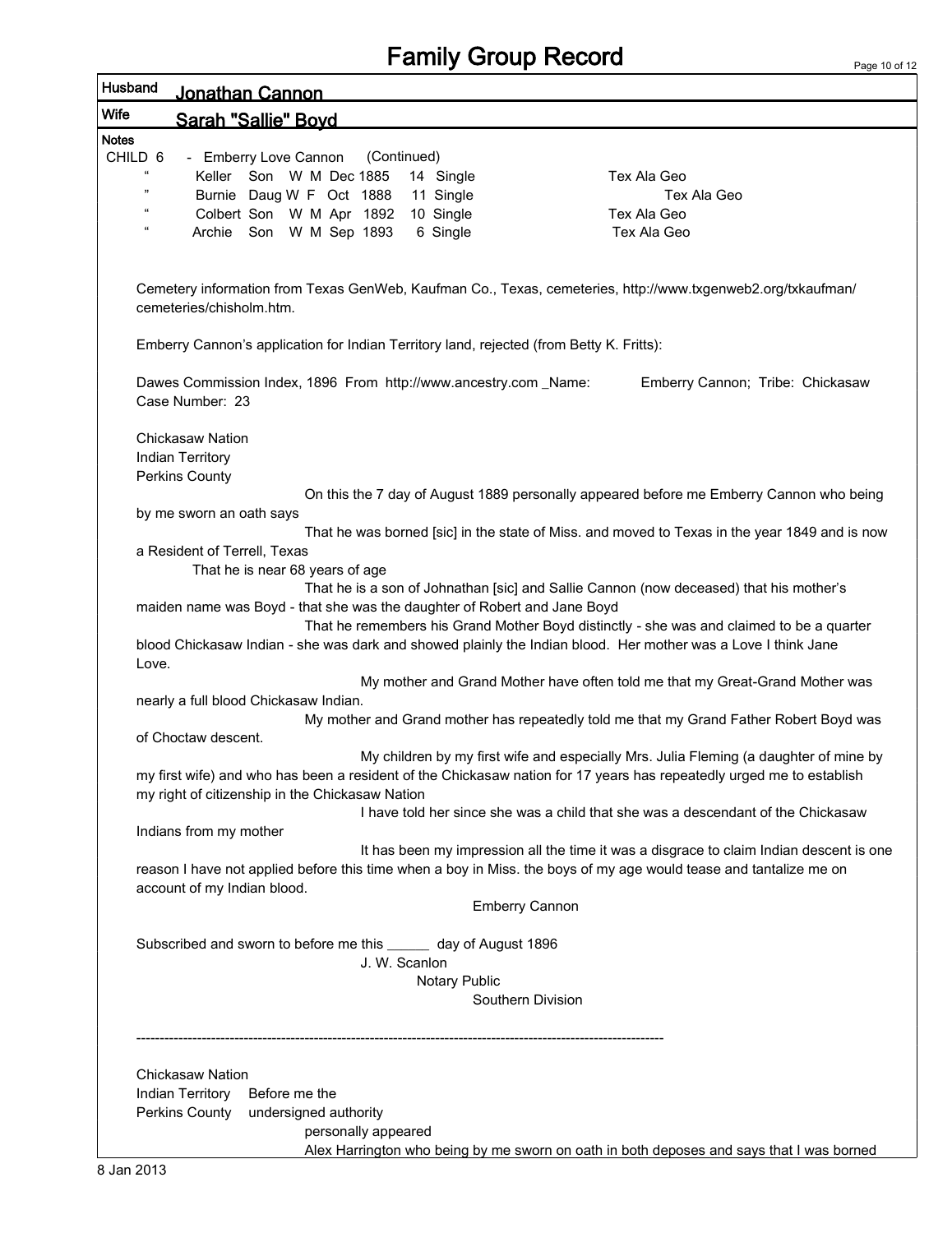| Husband<br>Jonathan Cannon                                                                                           |  |
|----------------------------------------------------------------------------------------------------------------------|--|
| <b>Wife</b><br><b>Sarah "Sallie" Boyd</b>                                                                            |  |
| <b>Notes</b>                                                                                                         |  |
| CHILD <sub>6</sub><br>- Emberry Love Cannon<br>(Continued)                                                           |  |
| [sic] in South Carolina and moved to Miss. when 4 years of age and lived in Miss. until 6 years ago when I moved to  |  |
| Ardmore, Ind. Terr. That I am now about 62 years of age that - I was acquainted with Emberry Cannon when he was      |  |
| he was [sic] a boy in Miss. I knew his father and mother Johnathan [sic] Cannon & Sallie Cannon. Sallie Cannon was   |  |
| the daughter of Robert and Jane Boyd. Jane Boyd the grand mother of Emberry Cannon was said to be a quarter          |  |
| blood Chickasaw Indian, was dark and had the features of the Indian.                                                 |  |
| That I knew the father and mother of the said Cannon well, and also his grand mother Jane Boyd well. I lived         |  |
| near them the people in that county called Mrs. Boyd an Indian.<br>Witness                                           |  |
| J. W. Scanlan<br>Alex Herrington                                                                                     |  |
|                                                                                                                      |  |
| Transcribed and sworn to before me this 27 day of August 1896                                                        |  |
| J. W. Scanlan                                                                                                        |  |
| Notary Public                                                                                                        |  |
|                                                                                                                      |  |
| To the Honorable Henry B. Sa----?                                                                                    |  |
| Frank C. Armstrong, Archibald S. McKennon                                                                            |  |
| Thomas B. Cabr? and Alexander B. Montgomery                                                                          |  |
| Authorized by an act of Congress of June 11th 1896 to hear and determine claims for citizenship in the               |  |
| <b>Chickasaw and Choctaw Nations</b>                                                                                 |  |
| Gentlemen, the undersign your petitioner Emberry Cannon for and on behalf of himself and his heirs this day          |  |
| makes this their application to you for the purpose of being heard on the side of the Chickasaw & Choctaw Indians    |  |
| and of those entitled to share in the distribution of the funds and allotment of land in the Chickasaw and Chock\taw |  |
| Nation by virtue of [WORD?] in the Chickasaw and Chocktaw blood. Herewith submit the affidavits of                   |  |
| Emberry Cannon - W. M. Smith                                                                                         |  |
| Isaac Owens - Alex Harington                                                                                         |  |
| Wm Bryant & Alex B. Waggleton                                                                                        |  |
| and in support of said claim and respectfully [WORD?] the time when said application shall be heard and tried.       |  |
| Envolvement of family with relationship attached as follows to wit:                                                  |  |
|                                                                                                                      |  |
| Julia Fleming<br>Daughter<br>[formerly Julia (Cannon) Lancaster)                                                     |  |
| Mrs. Ella Cross Grand Daughter                                                                                       |  |
| Ollie Lancaster "<br>son                                                                                             |  |
| $\alpha$<br>Mark Lancaster                                                                                           |  |
| Wilson Cannon<br>Son                                                                                                 |  |
| [Name scratched out] Son                                                                                             |  |
| Keller<br>Cannon                                                                                                     |  |
| <b>Burnie Cannon</b><br>Daughter                                                                                     |  |
| Colbert Cannon<br>[should be "Son"]                                                                                  |  |
| [should be "Son"]<br>Boyd Cannon                                                                                     |  |
| <b>Emberry Cannon</b>                                                                                                |  |
| Subscribed and sworn to before me this the 6 day of August 1896                                                      |  |
| J. W. Scanlon<br>Notary Public                                                                                       |  |
|                                                                                                                      |  |
| - [Female] Cannon<br>CHILD 7                                                                                         |  |
| From 1830 Monroe Co., Tennessee, census for Jonathan Cannon: 1 female under 5 years of age [born about 1825/         |  |
| 1830].                                                                                                               |  |